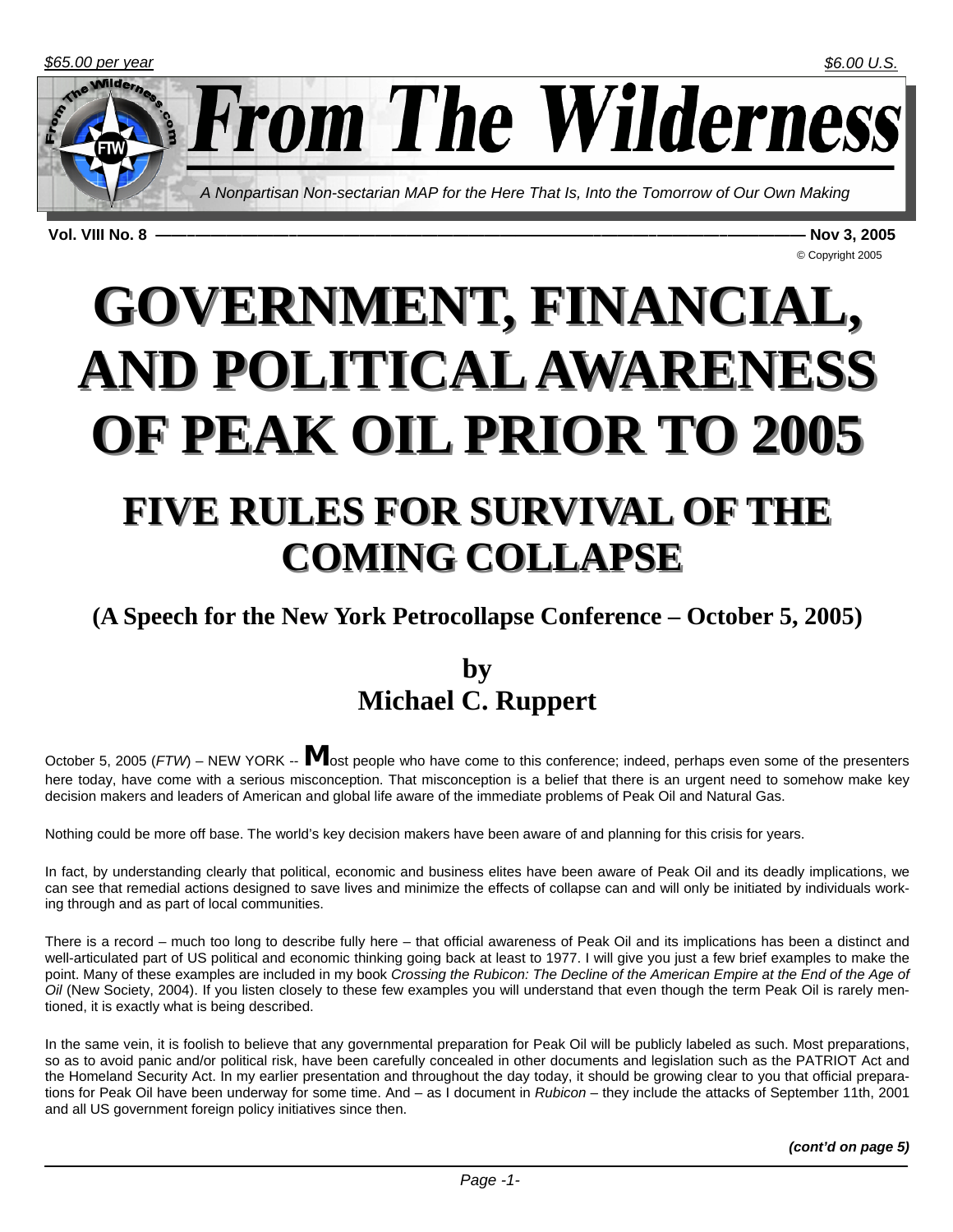## *From the Wilderness*

Michael C. Ruppert Publisher/Editor

| Editor/PublisherMichael C. Ruppert           |  |
|----------------------------------------------|--|
| Senior WriterJamey Hecht, Ph.D.              |  |
| Contributing EditorPeter Dale Scott, Ph.D.   |  |
| Military / Veteran's Affairs EditorStan Goff |  |

*From The Wilderness* is published eleven times annually. Subscriptions are \$50 (US) for online access.

> *From The Wilderness*  P.O Box 6061 – 350, Sherman Oaks, CA 91413 www.fromthewilderness.com editorial: editor@copvcia.com subscriptions and customer service: service@copvcia.com

(818) 788-8791 \* (818) 981-2847 fax

## **TABLE OF CONTENTS**

| Government, Financial, and Political Awareness of Peak Oil |  |
|------------------------------------------------------------|--|
|                                                            |  |
| <b>Exterminism and the World in the Wake of Katrina</b>    |  |
| <b>Exterminism and the World in the Wake of Katrina</b>    |  |
|                                                            |  |

© Copyright 2005 Michael C. Ruppert and *From The Wilderness Publications*, www.fromthewilderness.com. All rights reserved.

## **REPRINT POLICY**

i

Any story, originally published in From The Wilderness more than thirty days old may be reprinted in its entirety, non-commercially, if, and only if, the author's name remains attached and the following statement appears.

"Reprinted with permission, Michael C. Ruppert and From The Wilderness Publications, www.copvcia.com, P.O Box 6061 – 350, Sherman Oaks, CA 91413, (818) 788-8791. FTW is published monthly; annual subscriptions are \$65 per year."

THIS WAIVER DOES NOT APPLY TO PUBLICATION OF NEW BOOKS.

For reprint permission for "for profit" publication, please contact FTW. For Terms and conditions on subscriptions and the From the Wilderness website, please see our website at: www.fromthewilderness.com or send a self-addressed stamped envelope with the request to the above address.

## **TOTAL HEALTH TYRANNY TYRANNY**

## **The Year's Biggest Story No One is Talking About**

- **Forced vaccinations and forced drugging already legal when "state of emergency" called**
- **New legislation would leave no accountability if forced administration kills**
- **Deadly AIG anthrax vaccine may already be stockpiled for emergency use**
- **Jerome Hauer leaves HHS: where, oh where will he turn up?**
- **Bird flu scare But has the virus been isolated? Regardless, Rumsfeld set to profit**

## **By Michael Kane**

*November 2, 2005 1430 PST (FTW):* **S**ince 9/11 the Bush Administration has been consistently eroding citizens' rights to choose what treatments we put into our bloodstreams. If the *Biodefense and Pandemic Vaccine and Drug Development Act of 2005* becomes law, that erosion of health freedom will be entering its final stage.

The Homeland Security Act of 2002 gives the Secretary of Health and Human Services (HHS) the right to authorize mandatory vaccinations and drugging once a state of emergency is implemented. This new act will exempt pharmaceutical companies from any liability for death or injury as long as their drug or vaccine has been designated as a "countermeasure."<sup>1</sup>

UPI has just reported that an experimental – and seemingly deadly – anthrax vaccine being tested by both the Centers for Disease Control (CDC) and HHS may have already been added to the Strategic National Stockpile (SNS) for emergency use.<sup>2</sup> If this new law is enacted, the controversial AIG (anthrax immune globulin) vaccine could be labeled as a "countermeasure," giving its manufacturer impunity if it is deployed from the SNS. Unfortunately, such a scenario would not be the first time an anthrax vaccine caused injury and death to humans. $\frac{3}{2}$ 

FTW recommends everyone read the UPI report thoroughly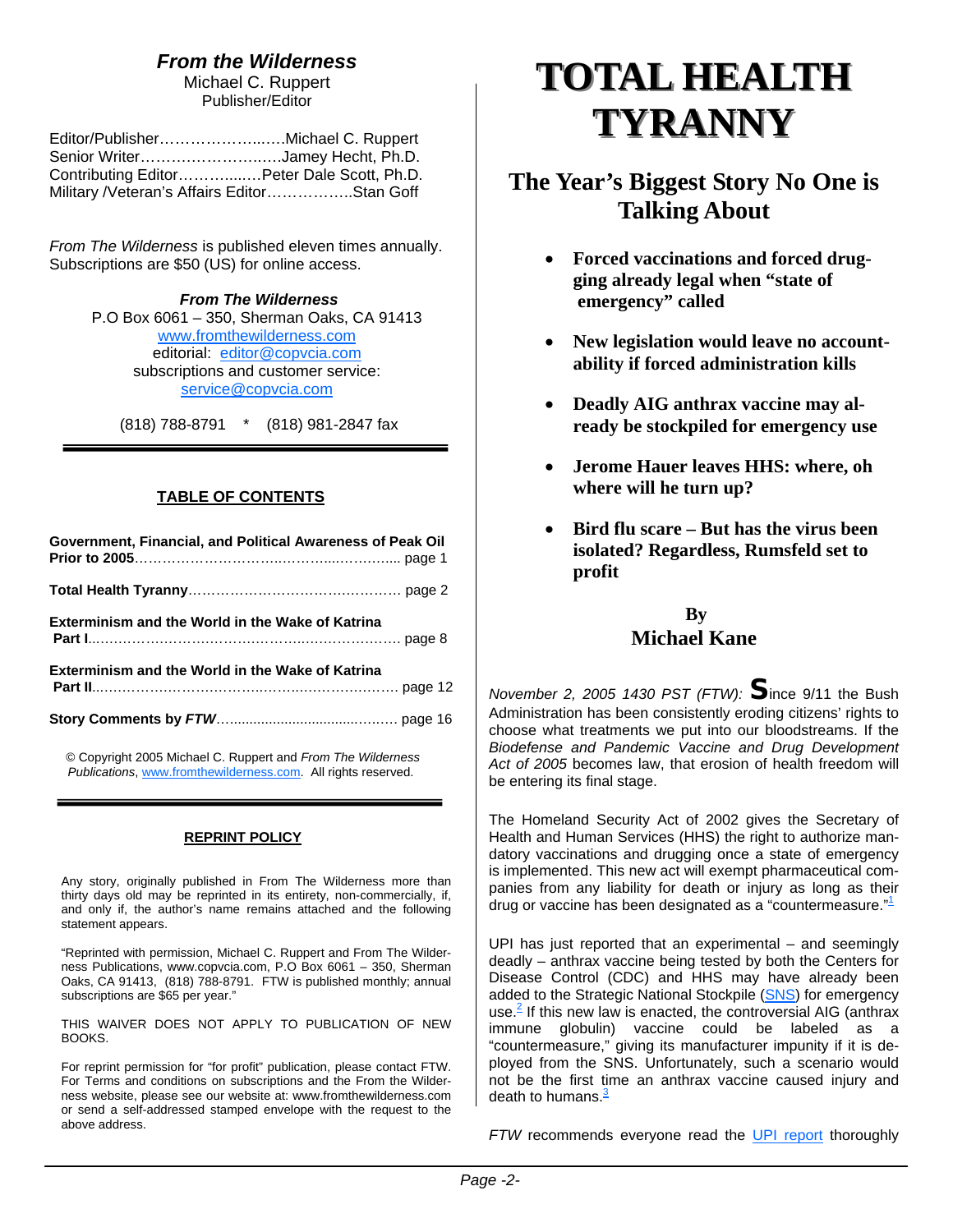#### and carefully.

Some contenders for the coveted "countermeasure" title would include the anti-viral drug Tamiflu, BioPort's despicable anthrax vaccine, VaxGen's "next generation" anthrax vaccine, the ABthrax anthrax drug $4$ , multiple smallpox vaccines, and Cipro, to name a few.

If a "countermeasure" kills or injures people, the victims and their families will have no legal recourse in the courts. If the proposed act becomes law, the injured parties will have to plead their case to the Secretary of HHS. He alone determines whether any compensation might be warranted.

But there is a gigantic catch.

It must be proven that not only is the pharmaceutical company in question guilty of wrongdoing, but that they did so willfully. So if it is deemed an accident, a mistake, or incompetence that caused death or injury, there is no liability whatsoever. It is almost impossible to prove a pharmaceutical manufacturer willfully caused harm through their product, especially once the process is removed from the legal system and placed in the Whitehouse. This "accountability" clause has been added for the Senate to save face even though it does not protect citizens' rights and is effectively useless.

If the legislation is passed, it will set up the Biomedical Advanced Research and Development Agency (BARDA). This agency will operate secretly, exempt from the Freedom of Information Act. BARDA is the marriage of Big Pharma and Big Government, with the happy couple reigning side by side as they determine which drugs and vaccines will be anointed as "countermeasures."

Biowarfare expert Jerome Hauer, who was named as a "person of interest" in the crimes of 9/11 by Michael Ruppert in *Crossing the Rubicon*, has just left his position as assistant secretary for Public Health Emergency Preparedness at HHS. *FTW* believes he is likely preparing to become a member of BARDA. The legislation that will create BARDA is on fast track in the Senate, and there is no individual in the country more "qualified" to be a member of this agency if, or when, it is created $\frac{5}{5}$ 

BARDA eliminates what the industry calls the "valley of death" in biomedical research. According to Mary M. Shaffrey writing in *JournalNow.com,* the term refers to the gap between the point when companies have found potential medicines and vaccines for such diseases as smallpox or anthrax, but before they are ready to be verified in clinical trials. $6$ 

So does this mean *we are the guinea pigs now?* Shaffrey writes:

> One key aspect of the bill is that the government will cover the liability risk for companies that manufacture drugs for use in a bioterror attack. **Because the testing for these countermeasures will be limited, it will be unclear whether they are 100 percent effective until**  they are needed after an attack.  $\frac{7}{2}$

It is also unclear how many deaths and injuries each "countermeasure" will cause. They continue:

> Over the course of the typical 10-year period from a drug's conception to full government approval, a company can expect to make billions off a single drug, and that's before it's sold on the wide scale. $8$

www.Legitgov.org is asking people to write and call the Senators supporting this bill to voice our disdain of their actions. It is a righteous call, but don't hold your breath. The Senate is Big Pharma's best friend, and while everyone is thoroughly distracted by the fact that the Bush Administration is finally in hot water, this bill is all but certain to become law. The indictment of Lewis "Scooter" Libby, Dick Cheney's former Chief of Staff, is blinding everyone to the fact that Big Pharma is about to have its deepest, darkest dream come true – immunity from lawsuits. And those in the Senate who are actually criticizing the bill are only doing so from the standpoint that it does not address the bird flu "epidemic" with more fervor.

## **BIRD FLU**

Obviously this legislation is related to the current media flurry surrounding H5N1 avian flu. But the facts are being intentionally muddied by the World Health Organization (WHO) and other interests who clearly have an ulterior agenda.

This "epidemic" of bird flu has killed a mere 67 people throughout the world since 1997, while other flu strains kill 40,000 people a year in this country alone. Bird flu exists, and it could indeed mutate toward a pandemic-inducing level of infectivity in humans. But it appears that the virus has yet to be properly isolated.

Thus far H5N1 (bird flu) has only been "isolated" through PCR — polymerase chain reaction — a powerful analytic technique whose inventor, Kary Mullis, was awarded the Nobel Prize in 1993. Dr. Mullis has been unwavering in his position that PCR *cannot be used to properly and accurately isolate a virus*. Only isolation through purification is considered the gold standard in virology. $\frac{9}{5}$ 

*FTW* interviewed medical researchers and microbiologists and found that thus far, no scientific papers have been published showing that H5N1 has been properly isolated through purification in any of the 67 human deaths attributed to bird flu. Only PCR has been used. If anyone can show this statement to be incorrect, please do so immediately by providing citations to the scientific paper(s) showing H5N1 has been isolated through purification.

Assuming such scientific documentation doesn't exist (as it appears not to), just what is going on?

The WHO is forcing the pieces to fit into a pre-determined puzzle – an alternative agenda. The 67 deaths supposedly caused by bird flu need to be thoroughly examined and the virus itself needs to be isolated via purification before any discussion of treatment can begin. But this is not the intent of the WHO, the U.S. Government, or Big Pharma.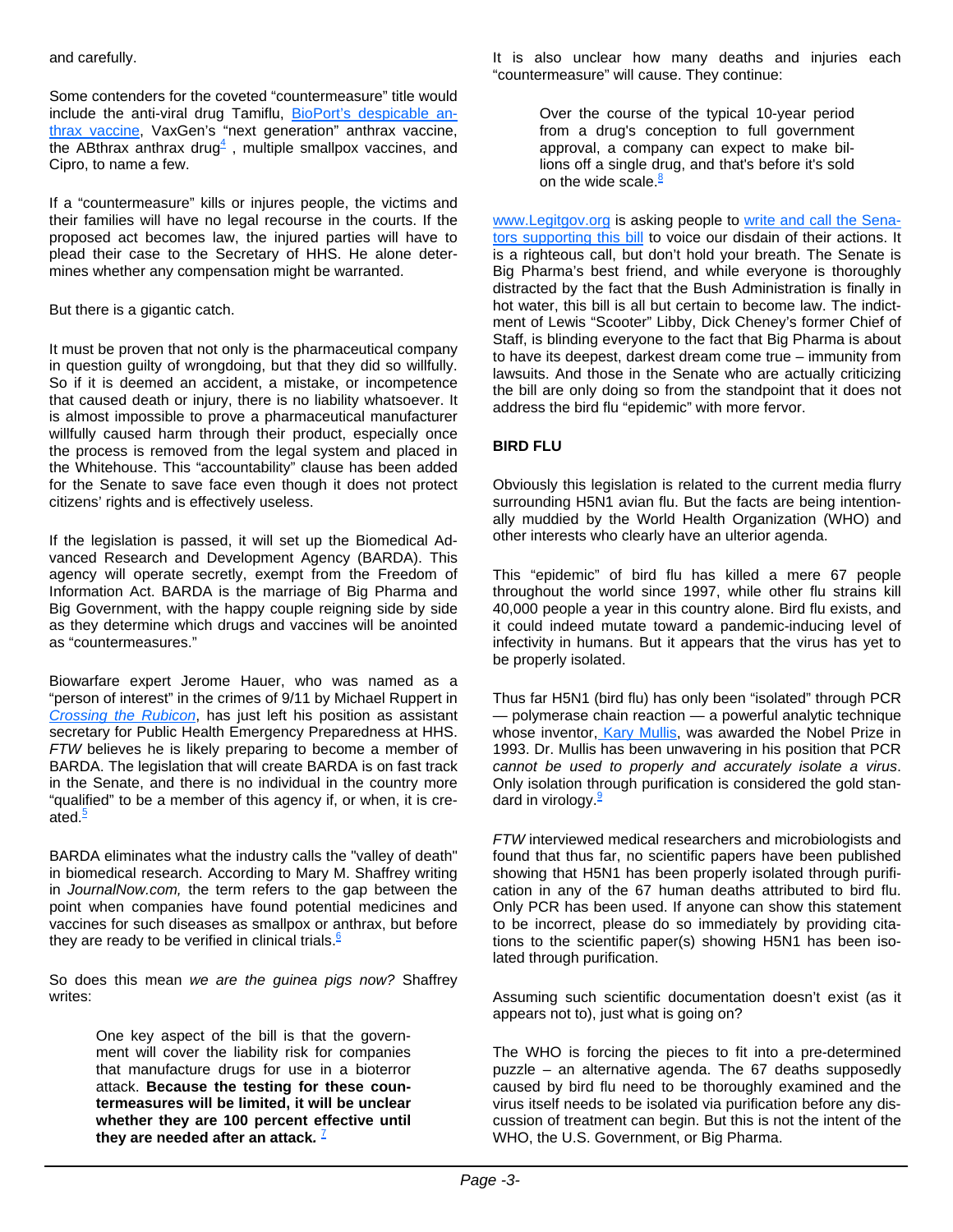While this reporter does not always agree with the conclusions of Dr. Leonard Horowitz, he was entirely correct when he recently wrote:

> Little to no data is available on these [67] individuals [the alleged victims of bird flu] who most commonly had immune-compromising medical conditions. Further, all deaths were in Asian countries with questionable health services. $\frac{10}{10}$

\$8 billion of emergency government funding has been allotted towards whatever the next "super flu" will be, whether it is H5N1 or something else. Secretary of HHS Michael Levitt was recently quoted as saying, "If it isn't the current H5N1 virus that leads to an influenza pandemic, at some point in our nation's future another virus will."  $\frac{11}{1}$ 

Tamiflu, the drug expected to reap the biggest financial gain from bird flu, will also benefit the current Secretary of Defense Donald Rumsfeld, who owns stock in the company that originally patented the drug. Rumsfeld's stake in Gilead Sciences Inc. is reportedly between \$5 and \$25 million, and as the bird flu scare has spread through the media the stock has risen dramatically. $\frac{12}{1}$ 

We are seeing a culmination of greed, fear, and lies comparable to that which brought our military onto Iraqi soil. This gravy train is on a deadly rush-to-market collision course with public health; its victims will be American citizens considered collateral damage in the "war on terror."

Big Pharma needs the liability bailouts given by the *Biodefense and Pandemic Vaccine and Drug Development Act of 2005* because they know their products will cause deaths. And if their "countermeasures" merely sit and rot in the Strategic National Stockpile, they are sure to make even more money filling the SNS all over again.

*\*\*\*This report could not have been completed without the early and continued research of medical investigator Liam Scheff.*

1. While the Homeland Security Act did provide liability bailouts for Eli Lilly's vaccine mercury preservative thimerasol (contained in every flu shot), the Biodefense and Pandemic Vaccine and Drug Development Act of 2005 goes much further with its "countermeasure" program, as *FTW* has previously reported here: http:// www.fromthewilderness.com/free/ww3/102705\_world\_stories.shtml

2. "Anthrax treatment may be deadly," by Steve Mitchell, *UPI*, October 27, 2005. http://www.upi.com/HealthBusiness/view.php? StoryID=20051027-055430-5633r

3. "VACCINE EPIDEMIC," by Michael Kane, *FTW,* March 16, 2004. http://www.fromthewilderness.com/free/ ww3/031604\_vaccine\_epidemic.html

4. "HHS to buy two anthrax drugs for testing," Center for Infectious Disease Research Policy, October 6, 2005. http:// www.cidrap.umn.edu/cidrap/content/bt/anthrax/news/ oct0605anthrax.html

5. For detailed information on Jerome Hauer's biography and his considerable involvement in the crimes of 9/11, see *Crossing the Rubicon,* chapter 23, pp. 418-426. http://

www.fromthewilderness.com/store/books.shtml#ruby

6. "Burr proposes agency to counter bioterrorism," by Mary M. Shaffrey, *JournalNow.com,* October 17, 2005. http:// www.journalnow.com/servlet/Satellite?pagename=WSJ% 2FMGArticle%2FWSJ\_ BasicArticle&c=MGArticle&cid=1128767581623&path=!localnews! article&s=1037645509099

7. Ibid.

8. Ibid.

9. Note that PCR is the only technique ever used to allegedly confirm the presence of HIV; HIV has never been isolated through purification. In fact, accepting all that we've been told about the human immunodeficiency virus requires us to throw a century of virological science out the window.

10. "The Avian Flu Fright is Politically Timed," by Dr. Leonard Horowitz, *GlobalResearch.ca,* October 12, 2005. http:// www.fromthewilderness.com/free/ ww3/101805\_world\_stories.shtml#5

11. "Bush to Unveil Super-Flu Strategies on Tues." by Lauran Neergaard, *Associated Press,* October 30, 2005. http:// www.leadingthecharge.com/stories/news-0092701.html

12. "Rumsfeld growing stake in Tamiflu," by Nelson D. Schwartz, *CNNMoney,*  October 31, 2005. http://money.cnn.com/2005/10/31/news/

newsmakers/fortune\_rumsfeld/

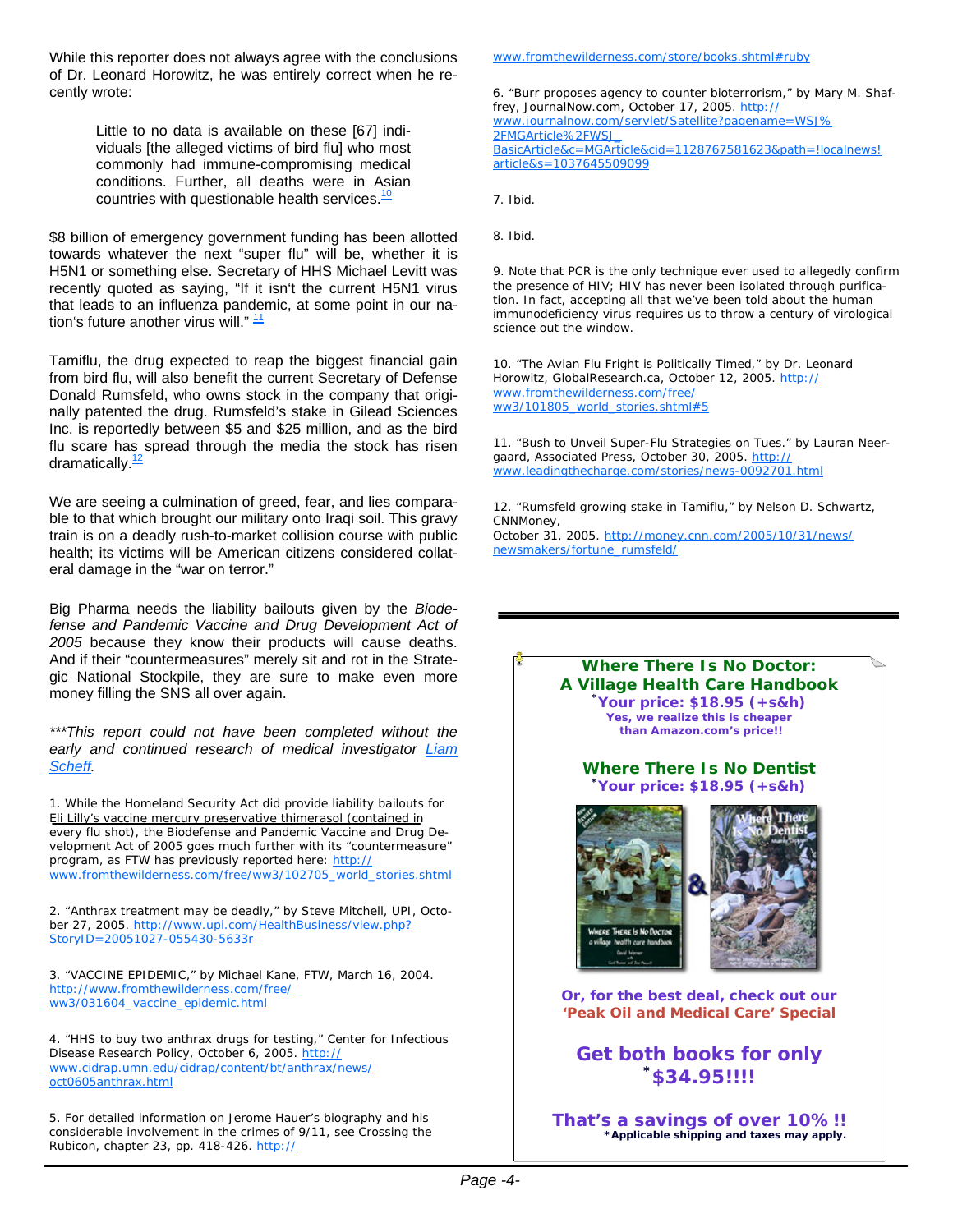#### *("...Awareness of Peak Oil" cont'd from page 1)*

Here are some key examples of governmental and financial concern about Peak Oil.

#### **1977 – The Central Intelligence Agency**

In March of 1977 the Central Intelligence Agency produced a Secret briefing paper entitled "The Impending Soviet Oil Crisis". It is one of about five CIA reports that have since been declassified which mention Peak Oil by name and which came to my attention about two years ago. My newsletter "From The Wilderness" published an analysis of the CIA report by Peak Oil educator and author, Professor Richard Heinberg in which it was shown that the CIA had a clear understanding of Peak Oil nearly thirty years ago.

The CIA paper said in part:

"The Soviet oil industry is in trouble. Soviet oil production will soon peak, possibly as early as next year and certainly not later than the early 1980s…"

The Soviet Union, of course did not peak in the 1980s. Current flat-earth economists sometimes argue this point as a rebuttal to Peak Oil activists to prove that they are wrong. What happened however had nothing to do with geology and everything to do with political dirty tricks. Starting in the late 70s the United States encouraged OPEC nations in the Middle East to relax production quotas which could only be accomplished if they somehow managed to double, triple or even quadruple their stated reserves. OPEC production quotas are linked to "booked" reserves. So, with the stroke of a pen -- and very much like Saudi Arabia's comical announcement last week that its reserves had just again magically doubled – every Gulf producer announced bountiful reserves, crashed the wellhead price of a barrel of oil, and forced the Soviets, who couldn't produce oil as cheaply – out of the market. Every producer except one, that is. Dubai left its stated reserves as they were. So the maneuver was exposed as a mere accounting trick. OPEC production exploded and oil prices collapsed below a level where the Soviets could compete. Soviet foreign exchange sales plummeted, the Soviet economy tanked and Soviet production and infrastructure collapsed. By 1989 the Soviet Union was finished and its oil infrastructure lay in ruins.

Since the 1990s as oil prices have soared, Russia has become the second largest oil exporter after Saudi Arabia. Yet even their official press organs and reports today confirm that Russian production is now near a second well-understood and final peak. Published stories this year state that Russian production will go into irreversible decline sometime between 2006 and 2010 and that Russia will cease exporting oil.

Eighteen major exporting nations or regions including the North Sea, Mexico, Norway and Indonesia are showing steep and everincreasing decline rates.

Later, the same CIA report acknowledged that US domestic production had peaked and entered irreversible decline in 1970. If the CIA knew it was a problem for the US and the Soviet Union, they knew it was a problem that would ultimately face the whole world.

## **1999 – RICHARD CHENEY**

In November 1999, then CEO of Halliburton, Richard Cheney, gave a speech to the London Petroleum Institute. In that speech he said:

*"We as an industry have had to deal with the pesky problem that once you find oil and pump it out of the ground you've got to turn around and find more or go out of business.… Every year you've got to find and develop reserves equal to your output just to stand still, just to stay even. This is true for companies as well in the broader economic sense as it is for the world. A new-merged company like Exxon-Mobil will have to secure over a billion and a half barrels of new oil equivalent reserves every year just to replace existing production .…*

*"…For the world as a whole, oil companies are expected to keep finding and developing enough oil to offset our 71 million-plus barrel a day of oil depletion [today it's 84 million], but also to meet new demand. By some estimates there will be an average of two percent annual growth in global oil demand over the years ahead along with conservatively a three percent natural decline in production from existing reserves. That means by 2010 we will need on the order of an additional 50 million barrels a day… So where is the oil going to come from? ....*

*"For most companies the majority of their profits come from core areas… but many of these core areas are now mature… Some of the oil being developed in new areas is obviously very high cost and low margin.…*

*"...Larger companies tend to have the highest credit ratings and therefore the lowest borrowing costs, but they also tend to have higher multiples in the stock market. The share price premium becomes a valuable currency for takeovers…*

*"… Energy is truly fundamental to the world's economy. The Gulf War was a reflection of that reality… It is the basic, fundamental building block of the world's economy…*

*"Well, the end of the oil era is not here yet, but changes are afoot, and the industry must be ready to adapt to the new century and to the transformations that lie ahead…"*

#### **APRIL 2001 THE COUNCIL ON FOREIGN RELATIONS**

In April 2001, just a month before Vice President Richard Cheney's National Energy Policy Development Group (NEPDG) which had been meeting in secret since January of that year, released its own public report, the Council on Foreign Relations, arguably home to the most influential policy makers and economic interests in the world, released its own energy report. Some of its admissions, even in comparison to damning ones from Cheney's public NEPDG report, were rather stark admissions that the scope and seriousness of Peak Oil were well understood long before any public evidence of peak started to appear.

That report, titled "Strategic Energy Policy Challenges for the 21st Century: Report of an Independent Task Force Sponsored by the James A. Baker III Institute and the CFR" included the following observations:

*"Strong economic growth across the globe and new global de-*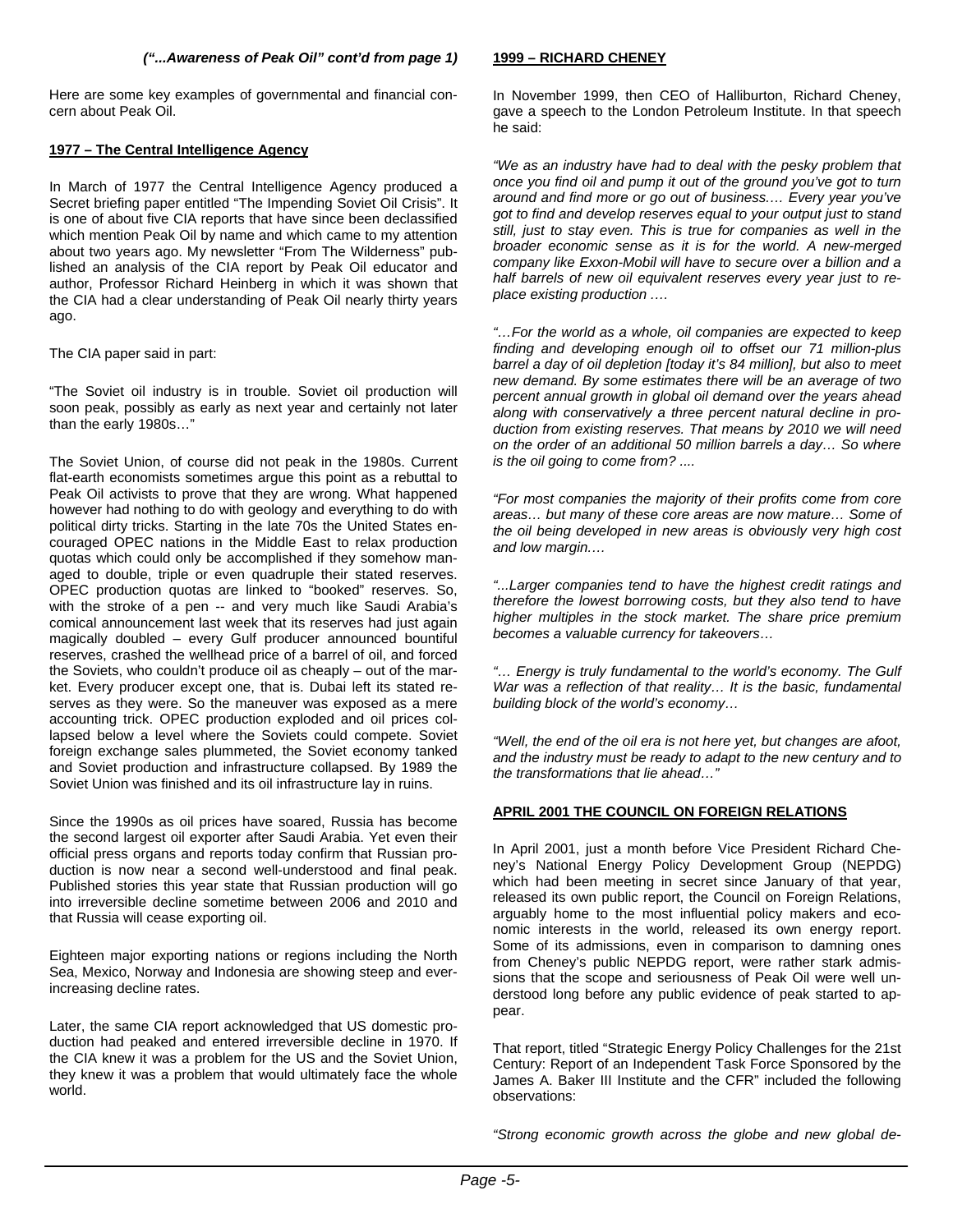*mands for more energy have meant the end of sustained surplus capacity in hydrocarbon fuels and the beginning of capacity limitations. In fact, the world is currently precariously close to utilizing all of its available global oil production capacity, raising the chances of an oil supply crisis with more substantial consequences than seen in three decades.*

*"These choices will affect other US policy objectives: US policy toward the Middle East; US policy toward the former Soviet Union and China; the fight against international terrorism. Meanwhile, across much of the developing world, energy infrastructure is being severely tested by the expanding material demands of a growing middle class, especially in the high growth, highpopulation economies of Asia.*

*"As demand growth collided with supply and capacity limits at the end of the last century, prices rose across the energy spectrum at home and abroad…"*

Ladies and gentlemen, that is a near-perfect description of what Peak Oil is and how it is now playing out on the world scene. The CFR report also included a line which has been almost an economic mantra since the Second World War.

*"… Oil price spikes since the 1940s have always been followed by a recession."*

Since we have now witnessed the largest oil price spikes in history over the last four years, including a more than 100% jump in the wellhead price of oil in just the last three years, we should reasonably be on the brink of a recession, shouldn't we? Today we are – especially in the wake of Hurricanes Katrina and Rita – within mere weeks on an economic collapse that may well surpass the one which began with the stock market crash of 1929 and from which there will be no recovery. These devastating hurricanes are not separate from Peak Oil and do not explain it away. They are instead revealing Peak Oil in all of its deadly significance. The hurricanes are deadly catalysts which have pushed US and planetary collapse into overdrive and given it momentum that will be impossible to recover from. There won't be enough energy available to rebuild the energy infrastructure, let alone make up for what has been lost.

There will be no coming back for a US economy which – as of today – has more than 90% of its Gulf oil production and more than 65% of its Gulf natural gas production shut in. News reports – conveniently ignored on the nightly news – have confirmed that as far as infrastructure is concerned Rita and Katrina are unparalleled disasters that would, under normal circumstances, require a decade and hundred of billions of now non-existent dollars to recover from. Before the storms hit, the world was producing oil at maximum capacity and still falling short of global demand. There has not been a single discovery of a 500 million barrel field for two years in a world that uses a billion barrels every 11 ½ days and discoveries have been in steep decline since the mid-1960s.

#### **MAY 2001 – THE NATIONAL ENERGY POLICY DEVELOP-MENT GROUP**

This secret task force, which fought all the way to the Supreme Court to keeps its records and deliberations secret from the public, is for me the place where the deepest darkest secrets of both the September 11th attacks and government's awareness of Peak Oil lie buried. The task force convened just as the first 20 out of 25 wells drilled in the Caspian Basin came up dry holes. In

"Crossing the Rubicon" I discuss the meager seven pages of NEPDG records released after lawsuits which confirm the group's obsession, not with oil discovery, conservation (economic stagnation) or energy substitutes, but with where the known oil was, who owned it and apparently who had to be dealt with to get it.

The public report of the NEPDG told us, just four months before the 9/11 attacks:

*" America in the year 2001 faces the most serious energy shortage since the oil embargoes of the 1970s.*

*"Estimates indicate that over the next 20 years, US oil consumption will increase by 33 percent, natural gas consumption by well over 50 percent, and demand for electricity will rise by 45 percent.*

*" US energy consumption is expected to increase by about 32 percent by 2020. Between 2000 and 2020, US natural gas demand is projected by the Energy Information Administration to increase by more than 50 percent. Yet we produce 39 percent less oil today than we did in 1970, leaving us ever more reliant on foreign suppliers. On our present course, America 20 years from now will import nearly two of every three barrels of oil — a condition of increased dependency on foreign powers that do not always have America's interests at heart."*

#### **February 2005 – SAIC Report of Robert Hirsch**

Science Applications International Corporation is one of the most elite military and intelligence technology companies in the world. It controls a significant part of the Internet and is one of the core companies in the field of data mining technology used by the US government to spy on potential enemies – us. In 2004 the US government commissioned SAIC to look at Peak Oil and to recommend various strategies for dealing with it. That report – published this summer – revealed some the immediacy of the pending collapse. While refusing to take a position as to when actual peak would occur, the report -- PEAKING OF WORLD OIL PRO-DUCTION: IMPACTS, MITIGATION, & RISK MANAGEMENT – made the picture pretty clear.

*"Waiting until world oil production peaks before taking crash program action leaves the world with a significant liquid fuel deficit for more than two decades…"*

*"…If mitigation were to be too little, too late, world supply/demand balance will be achieved through massive demand destruction (shortages), which would translate to significant economic hardship…"*

Ladies and gentlemen, there is a plan to deal with Peak Oil. It has been formulated for some time and it is being carried out right in front of our very eyes this minute. It contains none of the aspects you would like to see or hope to initiate but it is irreversible, etched in stone, and nothing is going to deter it. While I have met with Congressman Roscoe Bartlett of Maryland and while I applaud his singular and sincere efforts on the subject I hold no optimism that he will have any influence on public policy. He is truly a good man, I believe. But one member of the House of Representatives who chairs no relevant committees and who does not enjoy the total support of either his party's leadership or the White House can do little except educate and warn the public. We cannot look to Mr. Bartlett, however good his intentions, to solve anything for us.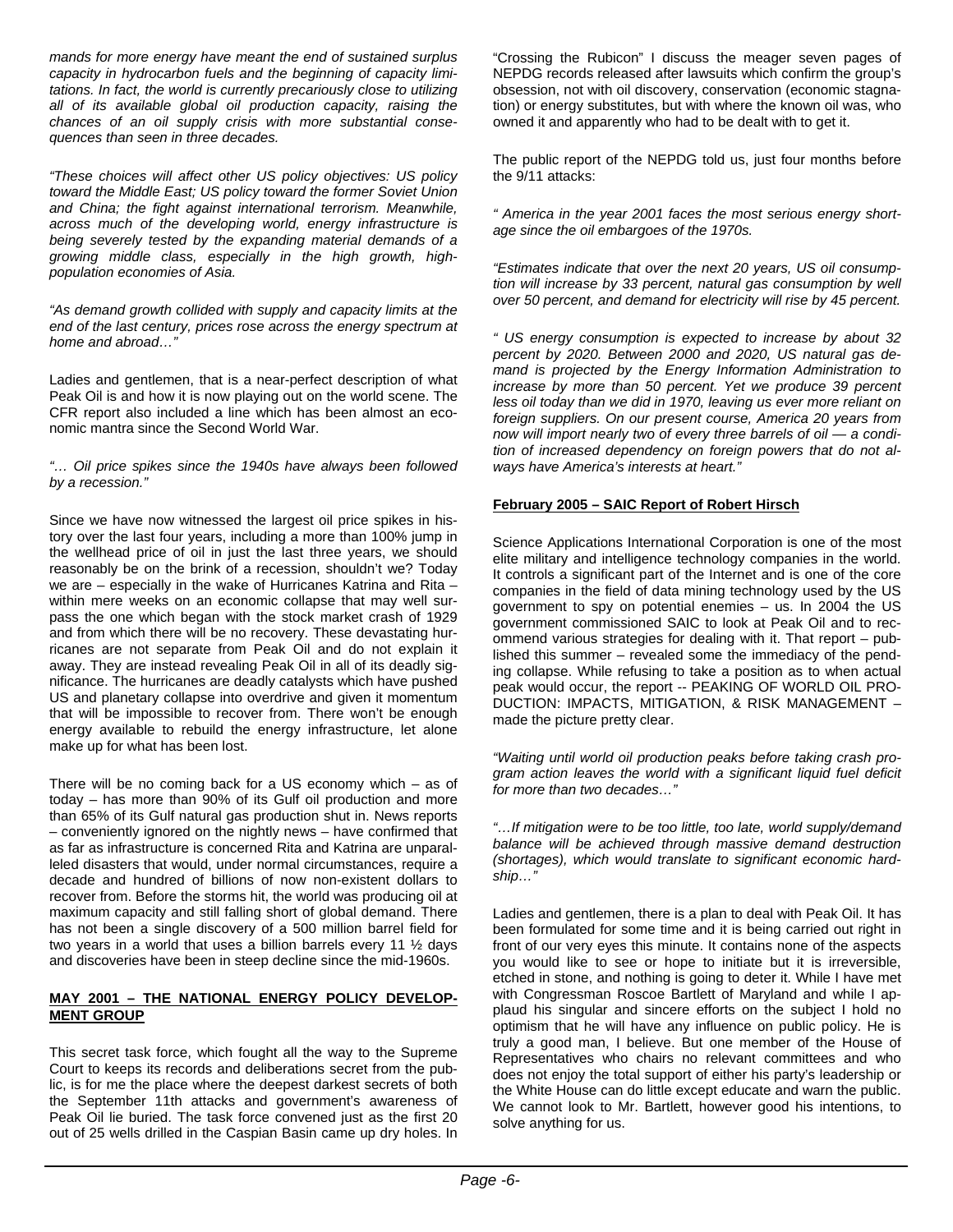We are witnessing government response to Peak Oil now. In my earlier presentation I have made it clear that that response will include only measures which protect the financial elites and major corporations. They include:

#### 1. Rationing;

2. More Coal and Nuclear – Emphasis on Fisher-Tropsch Coal-to-Liquids Conversion;

3. Suspended Environmental and Drilling Restrictions;

4. Protection of Critical Infrastructure;

5. Strengthening and Reinforcing Domestic Military Operations – Suspension of Posse Comitatus;

6. Suspension and Relaxation of Labor and Minimum Wage Laws; 7. Changing and Tightening the Bankruptcy Laws Allowing Fewer Distressed Consumers to Discharge Debts;

8. Allowing and Facilitating Population Reduction through Famine and Disease;

9. Strengthening and Giving More Power to FEMA;

10. Destroying Demand Through Economic Collapse and Allocating Scarce Resources – by Force if Necessary – to Protect the Interests of the Wealthiest Communities and Interests in the Country.

Accordingly, I have developed five rules which should be used as a guide for all who understand Peak Oil, who appreciate both its imminence and significance, and who wish to do something to increase their chances for survival as our long emergency now begins:

1. There is no combination of alternative energy sources anywhere that will enable current consumption and growth to continue.

2. Even if there were, it takes 30 years and lots of capital investment to change an energy infrastructure. Peak Oil is here now. The current infrastructure will not be rebuilt or even well maintained. The return on that investment for the financial elites is "uncertain" and they will not spend any more than they have to on band aid solutions until the crash becomes apparent.

3. No government entity (federal or state) will do (or be able to do) anything to solve Peak Oil and energy shortages. The political system is utterly and irretrievably broken.

4. Until you change the way money works, you change nothing. It will be more profitable to let decline, starvation, wars, disease and famine occur than it will be to prevent them (Disaster Capitalism).

5. All real solutions will be place-based, local and originate at the grass roots, independent of government. What saves you and your family will be determined by what and who is in your own neighborhood and what kind of cooperation has been achieved there.

These are stark and harsh words, I realize. But for many years now I and "From The Wilderness" have had an uncanny record – around 80% -- of accurately predicting future trends and events. We are today just weeks away from one of the largest economic crashes to ever hit the United States. It is a crash that has actually been encouraged for some time through reckless fiscal policy, soaring deficits both in Washington and in our balance of payments accounts, the unbridled and inexcusable inflation of the housing bubble, expansion of consumer credit and a negative net savings rate to name a few.

It is in this way that massive demand destruction will be achieved to maintain a degree of broader global stability as Peak Oil begins to claim casualties as it already has in Zimbabwe and Indonesia.

With the United States consisting of 5% of the world's population consuming 25% of the world's energy output, it has been clear for some time that America was the only profligate spender which mattered and which needed to be "adjusted" before broader global desperation measures could be implemented.

With all of the sincerity and fervor I have; with every ounce of credibility I have established over these many long years of activism and painstakingly documented research, I urge all of you to take these warnings seriously and to take action now. Understand that the only productive efforts you can make are to look at your own lives and your own communities and to start taking the actions that will expand your options and increase your support bases there.

Because I assure you that there is no one in Washington capable, and no one on Wall Street with even the slightest bit of concern, about how you will come out of this, except as a crippled vehicle – perhaps a bankrupt indentured servant – to maintain an economic paradigm that demands infinite growth and the sacrifice of everything that is human and good to achieve it, even human life itself. Even with as little time as now remains before reality hits, there are steps you can take, and which you can determine for yourself, which may make a difference in how you fare through this. But the only way to begin that process is to understand that no one, except perhaps your neighbors and your family, is going to do anything to help you and that this, has been the real plan for many, many years.

#### Thank you.



**"Peak Oil - Imposed By Nature" (DVD) Produced/Directed by Armund Prestegard**

Featuring interviews with Colin Campbell, Mathew Simmons, *FTW's* Mike Ruppert, and Chris Skrebowski, *Peak Oil - Imposed by Nature* is one of the first films on the subject to clearly and succinctly address

economic and geological issues.

With a running time of 28:30 this is a broadcastready product. The version offered by *FTW* also includes an additional 18 ½ minutes of interviews with Campbell, Simmons and other key figures.

"Armund Prestegard makes watching information on a scary subject a treat. This is the perfect way to expose someone to Peak Oil for the first time."

**This is the first motion picture quality film about Peak Oil! Succinctly exposes the viewer to the issues of Peak Oil.**

## **\*Yours for \$19.95! (+s&h)**

**Go to www.FromTheWilderness.com to order!**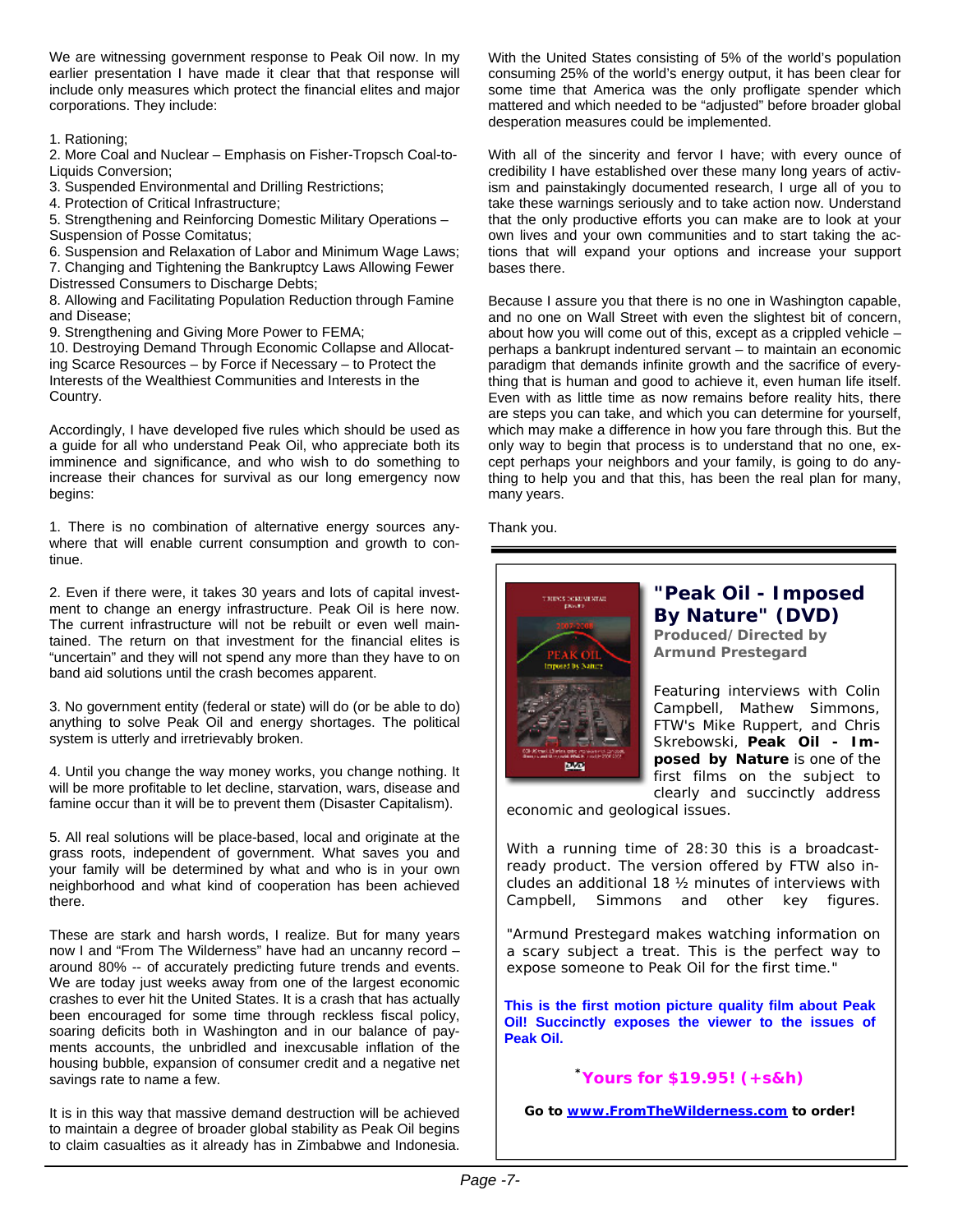*[Disasters like Katrina present a thick layer of horror that makes it difficult to analyze them. But Stan Goff, who has seen his share of such things, perceives beyond the hurricane's material impact an unfolding dynamic of state-failure. No longer able to arbitrate disputes among competing factions of the ruling class, the state has lost its autonomy. And as the general public reels from the infernal privatization of disaster response, the state is losing its legitimacy. When both are gone, the mythology that keeps the flag waving may explode in a terrific intensification that will mark its permanent failure.*

*"The US state finds itself captured by a clique that completely fails to see how they are undermining the state's ability to act autonomously – confusing that with the ability of the executive branch to act with impunity." –JAH]*

## **Exterminism and the World Exterminism and the World in the Wake of Katrina in the Wake of Katrina**

## **By**

## **Stan Goff**

## **PART ONE OF FOUR**

#### *Helicobacter pylori.*

Hardly part of our daily discourse, is it? But all of us have given and received the popular wisdom, "Stop worrying. You're going to give yourself ulcers." Even though Australian pathologists Barry Marshall and Robin Warren have just won the Nobel Prize in medicine for their discovery (20 years ago!) that ulcers are not caused by stress at all, but by a bacterium with the Latinate name at the beginning of this commentary.

Not only does the popular belief persist that ulcers are brought about by "stress," the medical community itself resisted this discovery for years. Entire medical protocols, as well as entire lines of symptom-amelioration pharmaceuticals and commercialized stress-management schemes, had been developed and deployed based on this false belief. The stress ulcer proved to be no more valid than the Medieval European certainty about "humors" or the persistent New Age confidence in astrology.

The *Helicobacter* discovery process is interesting because it was an accident. Marshall was tired before Easter weekend in 1982. He forgot to wash out a Petri dish at the lab. When he came back, a colony of *Helicobacter pylori* had grown out. Marshall and Warren gazed at the critter long enough to imprint its microscopic morphology into their own neural pathways, and then noticed that the same curly creature was present every time they studied inflamed gastric tissue.

Two morals to this story are (1) that our most treasured and erroneous beliefs are often based on unexamined and widelyaccepted premises and (2) that the law of unintended consequences can be our friend if we retain a healthy skepticism about our premises and prepare to follow-up on new information.

guage if we are to think about things in new ways. The categories, symbols, and meanings extolled in our usual chatter don't just structure what we DO know. They structure what we CAN know.

So a blissful monk might fight off this little bacterium without a moment's inconvenience, but the most beleaguered anxiety patient (say, Robert MacNamara's wife) will not get an ulcer without it. Stress management cannot treat ulcers effectively. That didn't stop anyone from treating ulcers ineffectively for decades.

The reverberations from Hurricane Katrina (and Rita in its wake) are too numerous to know or name. Identifying some of the illusions about this so-called aftermath, however, and applying unfamiliar ways of understanding it, will put us on ground high enough to see over the puerile nonsense we hear from the oral formulaic news models of CNN, MSNBC, and Fox.

Ulcers are better understood when we learn to say *Helicobacter pylori*. The Aftermath is better understood when we learn to say "exterminism."

#### **Exterminism**

I live in Raleigh, North Carolina. This is not a constant. Raleigh is a transient political boundary. So is North Carolina. Three years ago, I lived inside another political boundary – Wake County, but outside Raleigh. I did not move inside the boundary of Raleigh; it moved over me. We were "annexed."

Seven years ago, when I first moved to where I live now, I lived in a neighborhood surrounded by a deciduous forest. My oldest son and I used to walk in the woods past our cul-de-sac, and there was a stream there. One day, we sat quietly long enough for a beaver and two of her kittens to come paddling up that stream, whereupon they disappeared into a den that we hadn't noticed before. Throughout the woods, there were orange plastic ribbons tied onto the trees. They marked future streets for future subdivisions and for commercial lots.

Raleigh needs to increase tax revenue to promote "growth," and it has to "grow" to increase tax revenue. The annexation happened on schedule. The trees were toppled, the soil graded into flat terraces by giant diesel-powered machines, and last year I was driving down a new road near the stream, where I saw a dead beaver – run over by a car.

Now we have an industrial park, a monster strip mall, a Super Wal-Mart , and hundreds of new Masonite houses with vegetation purchased from the Lowes' and Home Depot's Garden Departments. There are orange plastic ribbons tied to the trees that remain in the shrinking ribbons of forest that were bypassed by the bulldozers.

When I first moved here, I saw another curious thing. A worm die-off. For several weeks one late Spring, as I strolled on the asphalt walking trail in my neighborhood and along the concrete sidewalks, thousands and thousands of earthworms emerged after each rain and crawled out onto the sidewalks in writhing masses, where they would be picked off by gluttonous robins or left to shrivel and harden into curly fries under the next sun. Rain frequently drives worms aboveground for the robins, but the scale of this was different. I suspect a landscaping chemical, but I can't know for sure.

For me, the most significant lesson here is that we need new lan-

Just weeks ago, my younger son, Jeremy, observed a hit and run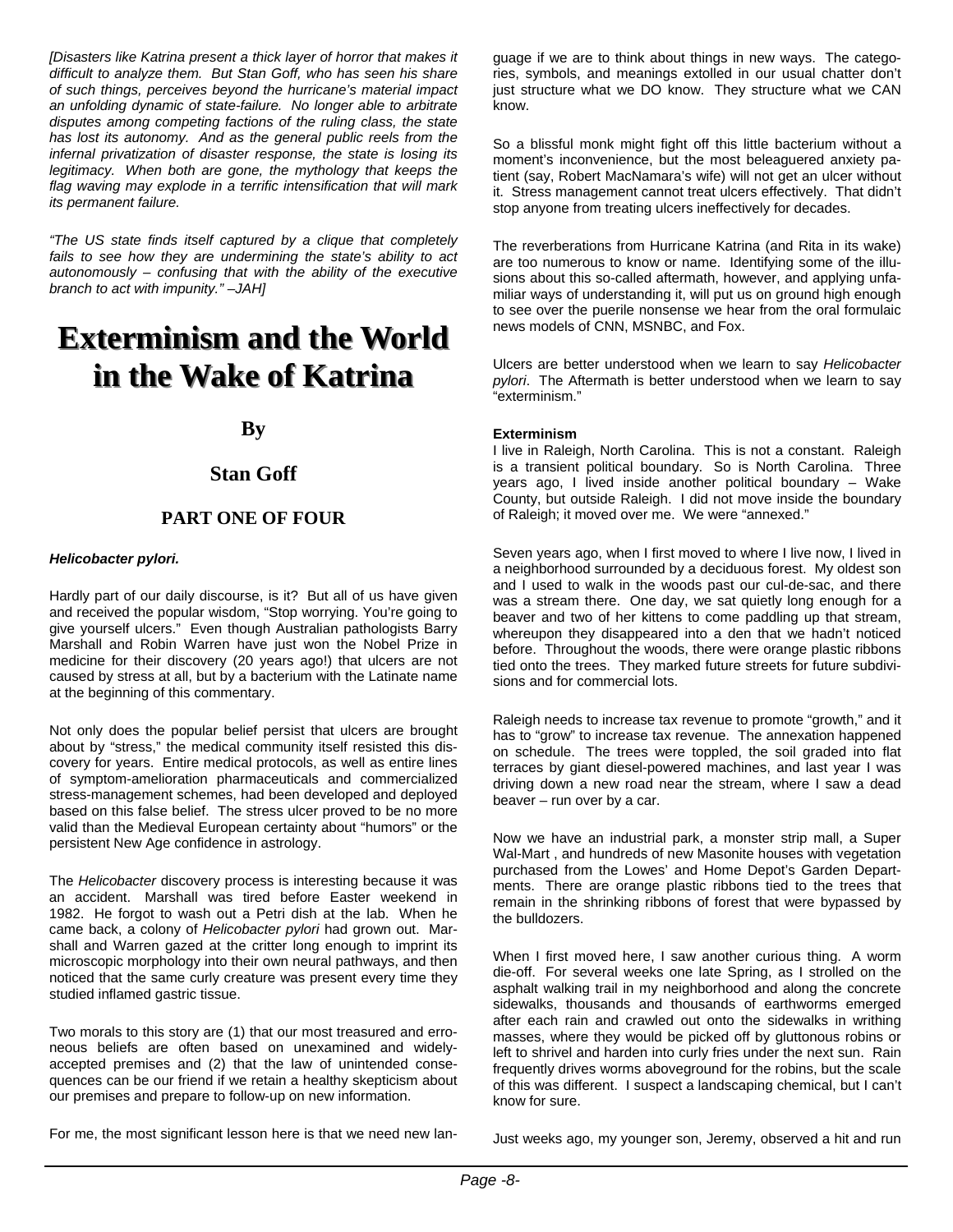that knocked a young doe off the road. He called me on his cell phone, distressed because the deer was alive with two obviously broken legs, lying in a ditch completely conscious and terrified. I drove out to where he was and put his and the deer's minds at ease the only way I knew how – I shot her in the head with a .22 target pistol. She died instantly. The shot must have nicked the spinal cord because her neck momentarily convulsed around as if she were trying to reach up into a thicket for a morsel before she convulsed and lay still.

Compared to those who drowned in their own homes during Hurricane Katrina, this little doe actually had a merciful death. The shock of the car hitting her, fifteen minutes of pain and fear, then the relief of death. We don't have the willingness to think about what it is like to die slowly, trapped in a sweltering attic with putrid floodwaters climbing at us. We don't know how to think about this misery and terror… times millions. But such is the world.

Katrina exposed us to images of misery and fear – unique to us, just as 9-11 was – that are experienced by millions, by hundreds of millions of *people* every day. Much of the world routinely lives in conditions as dire as Katrina's deadly wake.

#### **Internalities and Externalities**

"Progress," or "growth" chews threw the world like a feral pig – just as it chewed through the forest around my house. No one intentionally killed the deer or the beaver. Their deaths were simply a by-product… a statistical probability… the collateral damage of a social system reproducing itself.

Exterminism is this process writ large – writ worldwide. Exterminism is the final stage of imperialism.

We cannot know the true meanings of Katrina in the familiar language of the Imperium; and we cannot link Katrina to either ecocide or the seemingly maniacal devotion of the neocons to the Iraqi bloodbath by simply comparing the costs of Katrina and the costs of the war. This goes well beyond shopkeeper logic.

Ecocide – a terrifying danger often ignored on the left and the right – permanent war, and the malignant neglect of Katrina's victims, are intimately and structurally related.

"Exterminism" was first coined – as close as I can determine from cursory research – by Edward Thompson in 1980, in an essay for *New Left Review* called "Notes on exterminism, the last stage of civilization."

Exterminism, according to Thompson, describes "those characteristics of a society - expressed, in differing degrees, within its economy, its polity and its ideology – which thrust it in a direction whose outcome must be the extermination of multitudes."

*Must be*… as in "inevitable within the system."

It is, in other words, the tacit or open acceptance of the *necessity* for mass exterminations or die-offs (*often beginning with mass displacements*) as the price for continued accumulation and the political dominance of a ruling class.

"Shock and Awe" doctrine is an expression of exterminism. Refusal to intervene in the AIDS crisis in Sub-Saharan Africa is equally an expression of exterminism.

Exterminism is not totally, or even most often, characterized by offensive action against whole populations, but frequently accomplished by calculated neglect – the instruments of which are poverty, disease, malnutrition, and "natural" disasters… and frequently facilitated by economic isolation and the mass displacement of populations.

Imperialism is not merely the oppression and control of nation by nation. It is a system of inter-dependency in a very specific form – of *capitalism*. There is no ideal and universal form of capitalism but only transient forms, bounded by changing *externalities* and driven by changing *internalities*. Today's form is both imperial and exterminist. It requires the plunder of nation by nation, and it necessitates mass displacement, mass neglect, and eventual death as part of its inexorable logic.

This is what we saw on a relatively small scale, even if we did not know it, with the spectacle of people starving and dehydrated on flood-besieged rooftops while a smiling George W. Bush cut a birthday cake for a smiling John McCain. This is what we don't see – because it is not displayed in our cultural production – in the wasting away of tens of millions with HIV-AIDS in Africa.

In fact, many in the US – whether they will say it aloud or not – find this African die-off perfectly acceptable.

The externalities include resource limitations and the laws of thermodynamics, and are dramatically determined by how we consume of fossil hydrocarbons. The internalities include the tendencies within the capital accumulation regime – the tendency of population to grow as part of the expansion of capital; the tendency of the rate of profit to fall; and the twin-tendencies of expanding technological mass and urbanization.

The results of interaction between externalities and internalities can be seen from Tal Afar, Iraq to New Orleans, Louisiana. War and neglect are two faces of exterminism.

#### **The Big Not-So-Easy**

The Port of New Orleans is central to the world's busiest port complex – the Lower Mississippi River. It is at the terminus of 14,500-mile inland waterway system for the export transshipment of steel, grain, containers, and manufactured goods. It is the only deepwater port in the US connecting to six class one railheads. It is also the import point for most of the nation's imported steel, natural rubber, plywood, tropical produce, and coffee. In the last 10 years, contrary to the pure free-market ideology, the government has invested almost half a billion dollars in this facility to "externalize" (i.e., socialize) the costs of the corporations who reap the profits passing through this port.

This "externalizing" is not the same as an externality. It means that public funds are provided to capitalist enterprises via critical infrastructure, research, and development, to ensure their expansion and profitability.

Externalities, on the other hand, refers to the material world and its processes outside the direct gaze of economic activity. The quantity and disposition of the earth's remaining oil is an externality. The social process that determines how it is extracted, refined, and sold constitutes an internality.

The interactions between externality and internality can be measured in numerous ways – from steel shortages, to fishing harvests, to oil production, to climate-change weather patterns… the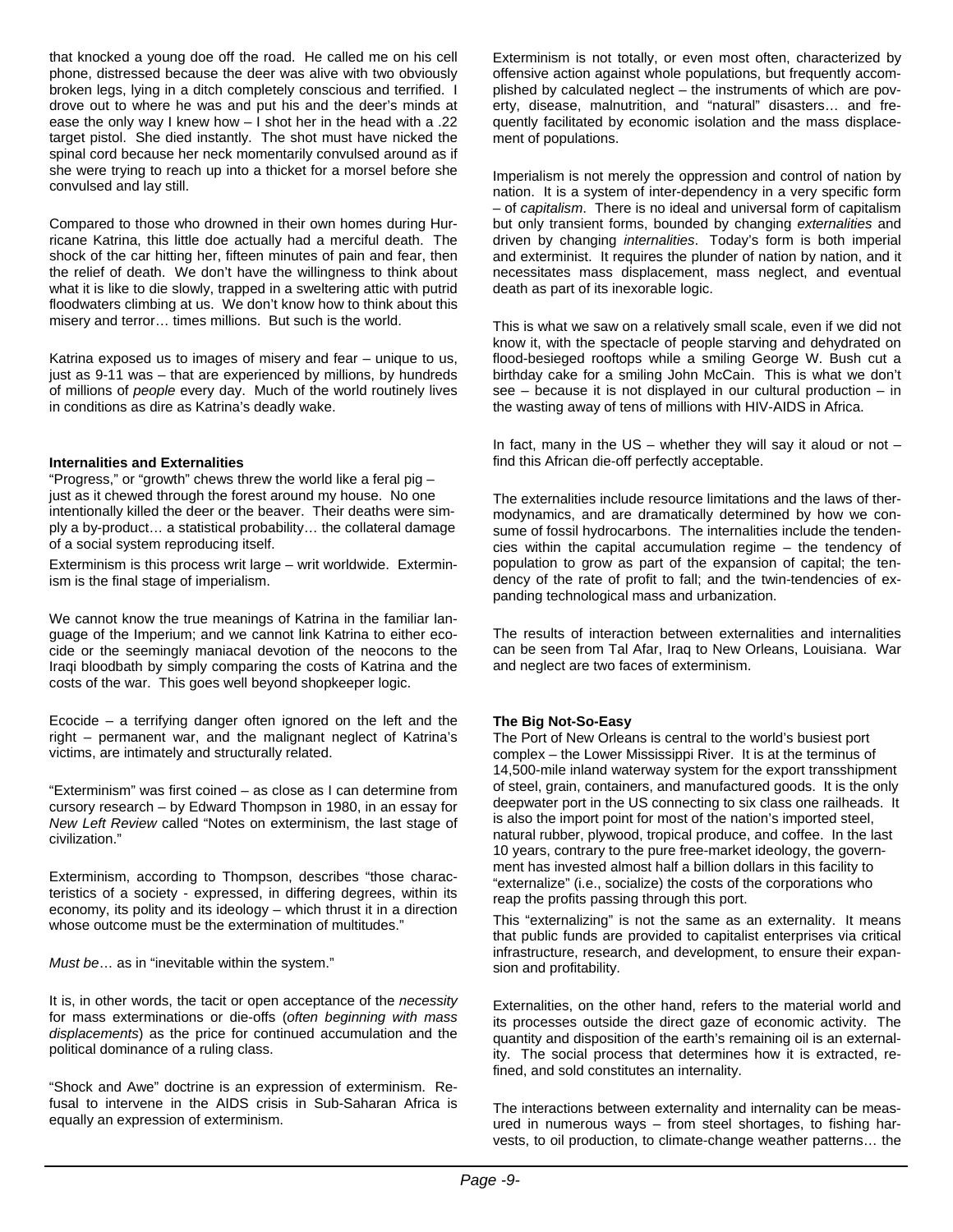In January 2004, business journals were abuzz with the news that steel prices had risen 66% in six months because of a global shortage. Externally, it doesn't take a rocket scientist, as they say, to understand that iron is a finite resource. Internally, demand for steel was on a rocket-like rise based on the rapid industrialization of China, and less so but significantly India, and the continued demand from industrial metropoles like the United States.

It must also be noted, and not incidentally, that the mining and smelting and forging of steel depend on tremendous inputs of fossil hydrocarbons – steel for cars, steel for ships, steel for corporate office buildings, steel for weapons. In the aggregate, it is not overstating the case to say that the world is in the early stages of a steel famine.

As the resources are depleted, the strongest will lay claim to the remainder and let the rest shrivel and die if necessary. Exterminism has a seagull ethic.

Hydrocarbon-powered super trawlers, the direct outcome of capitalist competition in the fishing industry, have laid waste to the world's fisheries, exploiting two-thirds of them beyond their capacity, toppling coral reefs with their drag nets, and wrecked entire ecosystems by killing "by-catch" – non-saleable sea life that is simply thrown overboard.

By-catch is environmental exterminism. There is also human "by-catch." It might be called Africanization. Kill everything. Take what you want. Throw the rest overboard. In the "reconstruction" of New Orleans, who will be the by-catch?

Coastal development, agricultural runoff (mostly petrochemicals), and the percolation of heavy metals, PCBs, and other toxins, have killed plant life and contaminated fish. Galveston Bay, which Hurricane Rita barely missed, has already lost over 90% of its sea grass from pollution. The coastal wetlands that are critical to ocean habitats are being destroyed at a rate of 20,000 acres a year.

The levees in and around New Orleans were originally built to keep the port clear of silt. This worked, but the problem then became the build-up of silt on the high-water side of the levees, which required periodic additions to the tops of the levees, weakening the overall structures.

John McFee, writing for the *New Yorker* ("Atchafalaya") on September 12, 2005, noted:

> "You put five feet on and three feet sink," a Corps engineer remarked to me one day. This is especially true of the levees that frame the Atchafalaya swamp, so the Corps has given up trying to fight the subsidence there with earth movers alone, and has built concrete floodwalls along the tops of the levees, causing the largest river swamp in North America to appear to be the world's largest prison. It keeps in not only water, of course, but silt. Gradually, the swamp elevations are building up. The people of Acadi

ana say that the swamp would be the safest place in which to seek refuge in a major flood, because the swamp is higher than the land outside the levees.

As sediments slide down the continental slope and the river is prevented from building a proper lobe – as the delta plain subsides and is not replenished – erosion eats into the coastal marshes, and quantities of Louisiana steadily disappear. The net loss is over fifty square miles a year. In the middle of the nineteenth century, a fort was built about a thousand feet from a saltwater bay east of New Orleans. The fort is now collapsing into the bay. In a hundred years, Louisiana as a whole has decreased by a million acres. Plaquemines Parish is coming to pieces like old rotted cloth. A hundred years hence, there will in all likelihood be no Plaquemines Parish, no Terrebonne Parish. Such losses are being accelerated by access canals to the sites of oil and gas wells. After the canals are dredged, their width increases on its own, and they erode the region from the inside. A typical three-hundred-foot oil-and-gas canal will be six hundred feet wide in five years. There are in Louisiana ten thousand miles of canals. In the nineteen-fifties, after Louisiana had been made nervous by the St. Lawrence Seaway, the Corps of Engineers built the Mississippi River-Gulf Outlet, a shipping canal that saves forty miles by traversing marsh country straight from New Orleans to the Gulf. The canal is known as Mr. Go, and shipping has largely ignored it. Mr. Go, having eroded laterally for twenty-five years, is as much as three times its original width. It has devastated twenty-four thousand acres of wetlands, replacing them with open water. A mile of marsh will reduce a coastal-storm-surge wave by about one inch. Where fifty miles of marsh are gone, fifty inches of additional water will inevitably surge. The Corps has been obliged to deal with this fact by completing the ring of levees around New Orleans, thus creating New Avignon, a walled medieval city accessed by an interstate that jumps over the walls.

"The coast is sinking out of sight," Oliver Houck has said. "We've reversed Mother Nature." Hurricanes greatly advance the coastal erosion process, tearing up landscape made weak by the confinement of the river. The threat of destruction from the south is even greater than the threat from the north.

Exterminism does not recognize the precautionary principle.

## **Sow the Wind and Reap the Whirlwind**

By all economically disinterested accounts, two major events are now coinciding that combine externality and internality: Peak Oil and global warming. The accelerated burning of fossil hydrocarbons to fuel capitalist expansion has expanded humanity itself to almost 7 billions souls and parked us at a tunnel on the top of a mountain – the Hubbert Peak of oil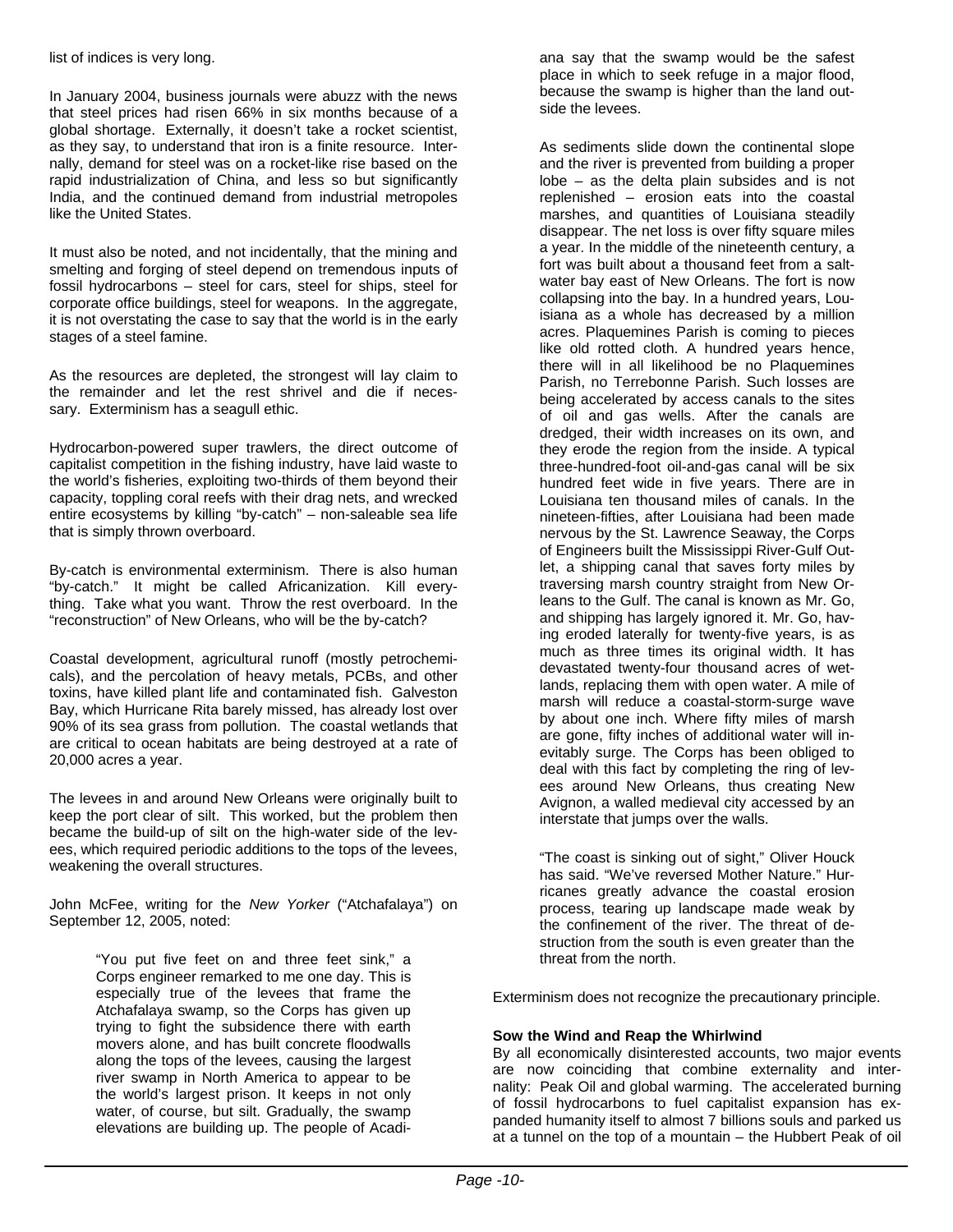extraction – and in the process, released enough of the carbon that was captured inside the earth to abruptly (in geological time) raise the average temperature of the earth's atmosphere. On the other side of this tunnel, the only direction is down, and the road is very, very rough.

In the wake of Katrina and the damage it inflicted on US oil platforms and refineries, Saudi Arabia – the world's largest oil patch – reluctantly announced that it could not increase production sufficiently to offset the losses. This is the third time in the last two years that Saudi Arabia has made excuses for not raising production. Matthew Simmons, energy investor and author of *Twilight in the Desert – The Coming Saudi Oil Shock and the World Economy* – who actually served on Cheney's energy panel (but who is now the equivalent of Benedict Arnold… or Joseph Wilson) – has been warning that Saudi production projections (which Hubbert advocates said would push Saudi's peak production past 2012) are inflated, and that Saudi Arabia itself may have already peaked… meaning that the world has passed its Hubbert Peak and will go into permanent decline in the face of increasing demand from the US, India, and China, and in the face of Western Europe's near total dependency on oil imports. This is externality and internality pressing in contrary directions like the two faces of the San Andreas Fault.

For a "dematerialized" economy, the United States certainly needs a lot of that material oil. We have allowed market forces (the valorization of capital under competitive pressure) to design our entire society in ways that trap thousands inside New Orleans during a storm, and will trap millions in the unsustainable suburbs of the not-too-distant future. Our whole society is now developed around the private automobile – the colossal stupidity of which will astonish future historians for centuries.

Joel Kovel, author of *The Enemy of Nature*, calls the United States "Automobilia." In the same book, he publishes an interesting list of figures.

In 1972, when Earth Day was first declared, the earth was home to around 250 million automobiles. That number now is around 800 million. In the same period, oil extraction has gone from 46 million barrels a day to around 80 million; natural gas extraction from 34 trillion cubic feet per year to 95 trillion; coal extraction from 2.2 billion metric tons annually to 3.8 billion; air traffic has multiplied by six, tree harvesting (the cutting down of carbon buffers and oxygen producers) has more than doubled (destroying approximately half the remaining forests of the word); fish harvests doubled; 40% of agricultural soil was degraded; half the wetlands were destroyed; half of the coastal areas in the US were declared unfit for swimming or fishing; the hole in the atmospheric ozone over Antarctica opened to half the size of the continental Untied States; almost 8 billion tons of pollutants are now released annually in the US (disproportionately onto the communities of African Americans, Latinos, and Native Americans); and not surprisingly annual carbon emissions into the atmosphere have increased from 3.9 million metric tons to 6.4 million.

In that same period, the average temperature of the earth's atmosphere rose one degree Fahrenheit. That doesn't sound like much, since we see fluctuations of one degree in our personal lives every few minutes. But what this degree has done is begin melting the permafrost, melting the iconic snowcap on Mount Kilimanjaro, raising the temperature of the oceans… the effects have been well documented. Here we will talk about only one effect. The increased water temperature and slight elevation in sea level that fed energy into and ramped up the landfall of Hurricane Katrina.

From the Geophysical Fluid Dynamics Laboratory at Princeton University:

> The strongest hurricanes in the present climate may be upstaged by even more intense hurricanes over the next century as the earth's climate is warmed by increasing levels of greenhouse gases in the atmosphere. Although we cannot say at present whether more or fewer hurricanes will occur in the future with global warming, the hurricanes that do occur near the end of the 21st century are expected to be stronger and have significantly more intense rainfall than under present day climate conditions. This expectation is based on an anticipated enhancement of energy available to the storms due to higher tropical sea surface temperatures.

In this steady accumulation of contradictory forces, external and internal, the Almighty Market – with its field of vision no longer than the next business cycle (or even the next online trade) – fuels the inertia of this runaway train and produces the dog-eatdog evacuation plan that strands the flooded poor atop their roofs or dying in their attics.

We don't normally put these emergencies together with the documentation of 112 marine species extinctions since the 1700's and 16 marine extinctions since 1972. To do that we have to look at what is in that water, at what has happened to it, and at how the Market determines that those people on the roofs are mere "by-catch."

This is the essence of exterminism – which accepts massive displacements and die-offs of human beings *and of whole sections of the biosphere*. It is the recognition by the ruling class that there are now too few "resources" (note how this term removes these things from the web of life) to support the valorization of capital through "development" of all human society, and the deliberate decision to sacrifice as many as are necessary to perpetuate that class' power. The biosphere is collateral damage.

The philosophy of exterminism is *après moi, le deluge* ("after me, the flood"). This declaration of aristocratic nihilism – allegedly uttered by Louis XV – seems particularly fitting in the wake of the US state's response to post-Katrina New Orleans. It is – as Jeffrey St. Clair calls it in *Grand Theft Pentagon* – "capitalism's last utopia." Exterminism, in fact, marks a nihilist utopia. This is not a general utopia wrought by capitalism, as it turns out, but a kind of financial-military bacchanalia before the end, which is – as the graffiti said in the biological-apocalypse film, *28 Days Later* – "extremely fucking nigh." This utopia is the utopia of the few, perched in their redoubt, surrounded by the furious unwashed in the final days… an *après moi, le deluge* variety of utopia in which the rich devour everything then let future generations suffer "the flood."

[END PART ONE OF FOUR]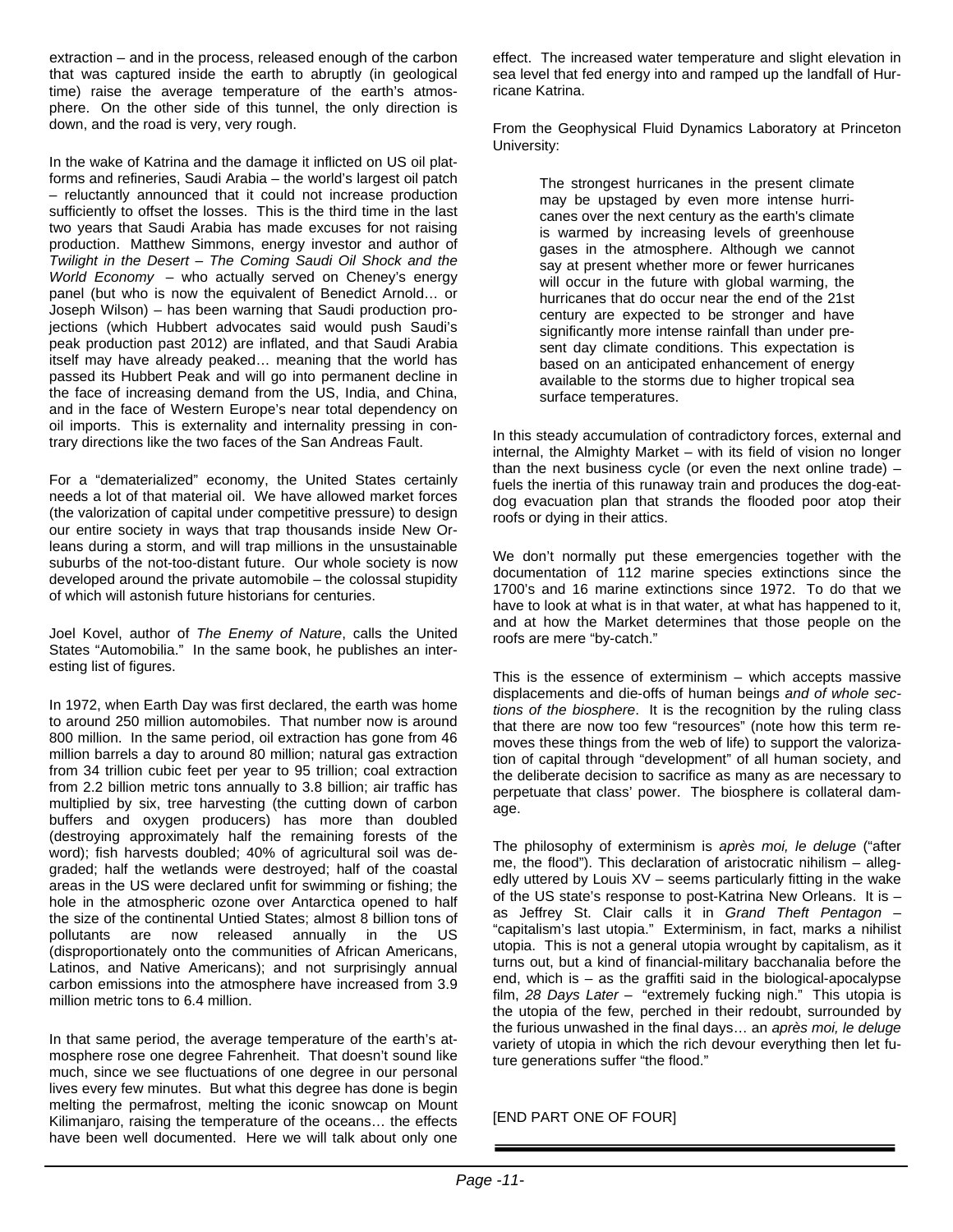## **Exterminism and the World in the Wake of Katrina**

## **By Stan Goff**

## **PART TWO OF FOUR**

#### **The Loop**

Many have forgotten – if they ever knew – that this region of Louisiana was not known just for jazz and crawfish *etouffée*. It was also referred to as "Cancer Alley," a toxic corridor between Baton Rouge and New Orleans – peopled by the mostly-Black poor who worked for the giant petrochemical industries along Interstate10. The region has been a battleground for the environmental justice movement – one that combines its environmentalism with a powerful critique of poverty and racism.

Exterminism not only makes toxic waste, it treats subjugated nations themselves as toxic waste dumps. Import the good stuff, export the bad stuff.

When Hurricane Katrina leapt ashore, past the destroyed barrier islands and decimated wetlands, it took this toxic effluvia, along with the accumulated poison of the Mississippi Valley's nitrosaminic industrial agriculture folded into the levee-bound silt, and redistributed it across the entire transformed landscape.

These dangers will have to be mitigated, and soon, because "the Loop," or Louisiana Offshore Oil Port, has been severely damaged. Toxins or no toxins, this port is the only one in the United States that is designed to accept the great oil supertankers from the Persian Gulf.

"While the bringing to market of a few tens of millions of barrels of stored oil and gasoline may temporarily calm speculators and thus prevent dramatic price spikes," writes Richard Heinberg [*The Party's Over: Oil, War and the Fate of Industrial Societies* (New Society, 2003) and *Powerdown: Options and Actions for a Post-Carbon World* (New Society, 2004)],

> it cannot balance the global supply-and-demand equation for more than a few weeks (the world uses 84 million barrels of oil each day, after all). And once these stores are gone, few nations will have any cushion in the event of other supply threats. Hence Katrina may mark the beginning of the inevitable unraveling of the petroleum-based industrial world system.

> The United States is the center of that system. Think of New Orleans and the Gulf Coast as a gaping wound in the national body. Organisms need a steady flow of energy in order to maintain their ordered existence; a wound is like an intrusion of entropy within the system. When wounded, the body essentially takes energy away from other parts of itself to restore order at the site of injury.

In ordinary times, nations as "organisms" do this very well. But in this case the timing is bad, as energy is scarce anyway (the wound was incurred at the onset of what will soon become a global energy famine); the nation has already been hemorrhaging materiel and trained personnel in Iraq for three years; and the site of the wound couldn't be worse: it is in the part of the national body through which much of its energy enters (the region is home to half the nation's refining capacity and almost 30% of production). Thus it seems likely that the available energy may not be sufficient to overcome the entropy that has been introduced; rather than being contained and eliminated, disorder may fester and spread.

New Orleans will be rebuilt. It must be: the nation needs a port at the mouth of the Mississippi, and the port needs a city to support and service it. It is one of the few US cities with character and charm, and people will desperately want to return to their homes. The only event likely to prevent rebuilding would be another strong hurricane hitting Louisiana later this season. However, rebuilding will proceed in the context of a national economy that is crippled and perhaps mortally wounded, and a global complex system of production and trade that is starting to lose its battle against entropy.

Whether Heinberg's prognostications turn out to be as cataclysmic as he suspects (they may), there is little doubt that the US production and refinement capacity have been dealt a serious blow at a critical time. The government and the industry are tightlipped about the damage wrought by the combination of Katrina and Rita, but the (inadequate) release of emergency reserves from around the world to temporarily staunch the post-Katrina hemorrhage is an ominous sign.

Just as the Bush administration waived the Davis-Bacon Act to pay post-Katrina reconstruction workers below the prevailing wage, it will work to ensure a vast pool of under-employed and unemployed to accept below-par wages and exposure to the toxic stew of the LOOP to repair it. Poor workers and Black workers and Latino/a workers will be welcome for this task, even as the land speculators move in to the condemned properties of New Orleans in order to gentrify it into a Disneyized African American cultural theme park – too expensive for many of its former residents to live there.

In Houston, after homeless storm victims were transported to the Astrodome, the military recruiters moved in. They are having trouble getting volunteers. So they pick through the net, take what they can, and forget about the by-catch.

The main contract to rebuild the Port, which is classified as a Naval facility, was given to Halliburton. Halliburton is one of the top three contractors to receive no-bid contracts. Another contractor is Bechtel, closely associated with Republican heavyweight and former Secretary of State George Schultz. Halliburton and its subsidiary Kellogg, Brown, and Root, have been represented by lobbyist Joe Allbaugh, Bush's former campaign manager and the former head of the Federal Emergency Management Agency (FEMA), who also represented the Shaw Group – another winner in the Katrina Reconstruction Sweepstakes. Finally, the biggest contract was awarded to AshBritt, represented by lobbyist and former Mississippi Governor and Bush confidante, Haley Barbour.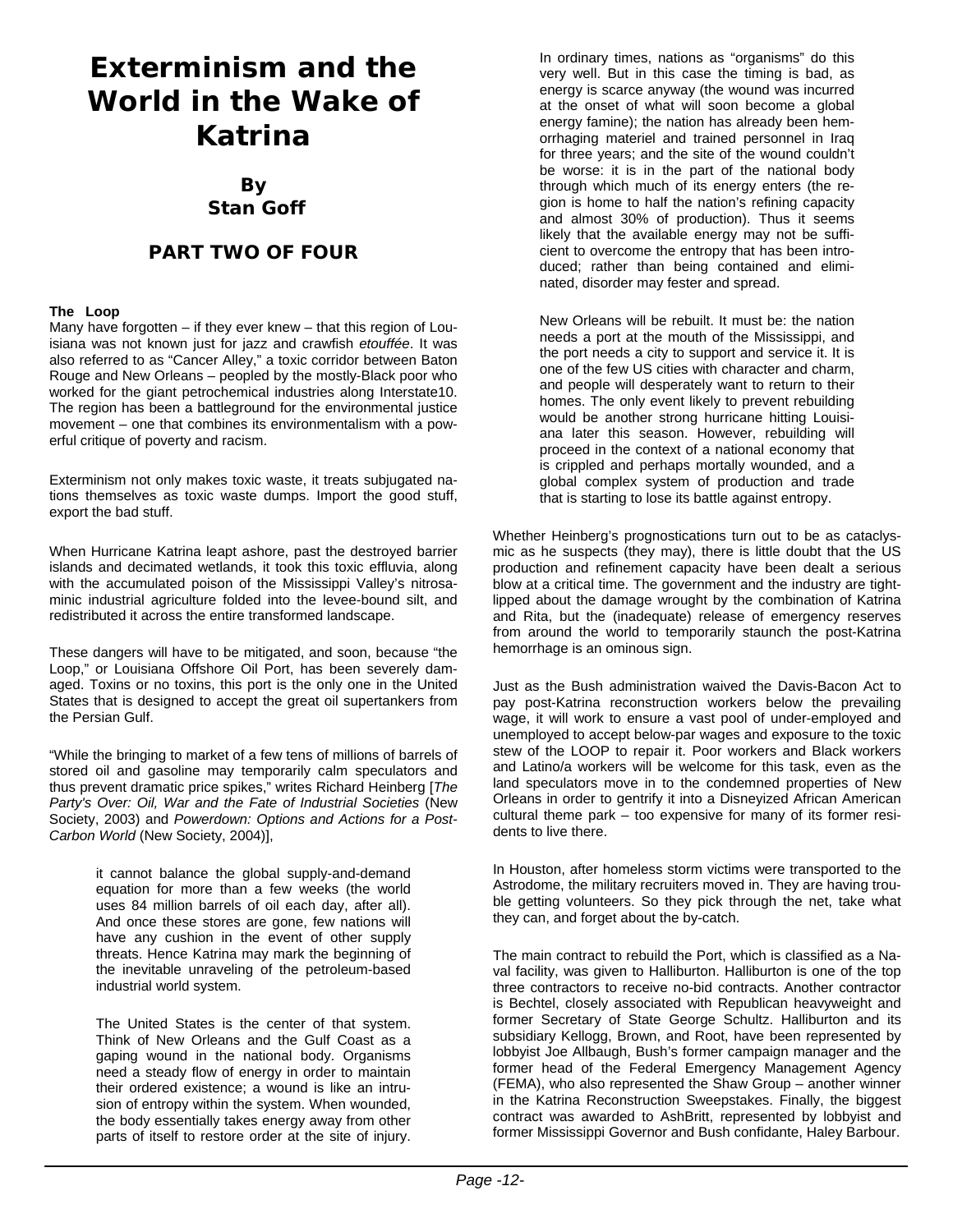Given their exemption from paying prevailing wages under the waiver of Davis-Bacon, and the huge new pool of desperate labor in the region, they stand to make a killing.

(As this is written, public pressure from the scandalous nature of these contracts is set to reverse this situation and re-open bidding.)

Cronyism and something called "unequal exchange" are both characteristics of late imperialism and determining factors of exterminism. And they both make rulers brutally stupid. They also make subjects brutally mad.

#### **Autonomy and Legitimacy**

In stable, productive capitalist economies, the state has one overarching objective. It is the ruling class's umpire, pretending to be society's umpire.

The capitalist state is owned and operated by the capitalist class. Under conditions of stability and productivity, it represents capitalin-general. This often means that it has to suppress or even eliminate certain fractions of capital – whose range of view is limited by its own business cycle – in order to ensure continued power by the class as a whole.

In the classic Brando film *Burn*, based loosely on the history of Haiti, the colonial military commander orders an entire island colony set ablaze, including its lucrative sugar plantations, in order to crush a Black proletarian rebellion. One of the island's capitalists pleadingly objects that the commander has wiped out the island's profits. The commander then explains that the destruction of the island is necessary to send the message to other workers on the rest of the colonized islands, and that this "pacification" is required to ensure profits for all, not just over the next business cycle, but for the next decade.

A short story of capital and the state: The New Deal involved quite a lot of suppression of capital, and even semi-socialist programs, to ensure social order for capital in the long term. This so angered some capitalists that they attempted to organize a *coup d'etat* against Franklin Roosevelt's administration in 1934, which was uncloaked by former Marine Commandant Smedley Butler – the most decorated Marine in the United States. Butler was transformed into an anti-imperialist, a process that began when he saw poverty-stricken WWI veterans descend on Washington DC in the legendary "Bonus March." President Hoover broke up the "Hooverville" camp of the "Bonus Army" on the DC mall by sending tanks under the command of Eisenhower, Patton, and Macarthur against the vets, killing three people, including an infant. Butler then published his famous *War is a Racket*, a powerful antiimperialist tract to this very day.

To further describe the capitalist state, we have to put it in the context of a world system – now thoroughly integrated under socalled globalization – in which core-capitalist economies require the peripheral nation inputs – acquired not through the valorization of capital as described by Ricardo and Marx, but through chicanery and plunder, through debt leverage, and through unequal wages paid in countries where the reproduction of the labor force is cheaper due to underdevelopment. It is in this coreperiphery dynamic that we can unravel more of the threads connecting ecocide, the racially-polarized and highly militarized response to Katrina, and the military disaster in Iraq.

All states in this system are not equal. There is little doubt at this

particular conjuncture that the United States has become a kind of metastasized hyper-state, but aside from sheer military power and the levers of a vast global monetary extortion and loansharking scheme, what are some of the characteristics of the US state that differentiate it from other core-capitalist countries and from the various peripheral states?

The answer to this question revolves around legitimacy. It should be glaringly obvious to everyone that the entire police and armed forces of the United States are not even close to capable of controlling the population of the United States if that population were to become – hypothetically – disobedient. Sheer numbers alone would overwhelm these armed bodies, without even taking into consideration that ours is a heavily armed society.

What holds the state together is *legitimacy*. The state – any state – has to enroll a substantial portion of its population as full citizens, objectively enjoying the privileges of citizenship and subjectively identifying with the nation – giving them some stake in the continuation of the system as it is. Even if whole sections of the polity are not full citizens, there must be a critical section of the population that sees its interests – and *privileges* – tied up with that state. Privilege is a crucial concept here.

With privilege goes protection from non-citizens, from feared Others, from outsiders. Even when the state itself promotes the notion of a dangerous Other, and masks plunder of the Other as "self defense," there is always the possibility that this Other will become a real threat. A humiliated people will seek both selfdefense and revenge. A hopeless ghetto is a great place to get mugged. The state creates enemies  $-$  real and imagined  $-$  to consolidate the dependency and loyalty of its full citizens; but then the state has to ensure protection from these created enemies to retain its legitimacy with those citizens.

Protect us from the Ay-rab terrorists. Protect us from the 16-yearold Black kid we call "superpredator."

So the effective state must retain two characteristics: autonmy and legitimacy.

## **Beyond Clausewitz**

Mary Kaldor, of the London School of Economics, is a student of war. She subscribes to what I believe is a crackpot theory of "global cosmopolitanism," but she has written insightfully – if in a fragmentary and eurocentric way – about the evolution of something she calls the "new war."

"The construction of these public monopolies [states] was… intimately bound up with war against other states," writes Kaldor in her essay, "Cosmopolitanism and organized violence."

> Inter-state war became the only legitimate form of organised violence and, moreover, was sharply distinguished from peace. In place of more or less continuous warfare, war became a discrete episode that was reserved for use against other states and was excluded from internal relations. Domestic pacification (the elimination of private armies, the reduction of corruption, violent crime, piracy and brigandage), the growth of taxation and public borrowing, the regularisation of armed forces and police forces, the development of nationalist sentiment, were all mutually reinforcing in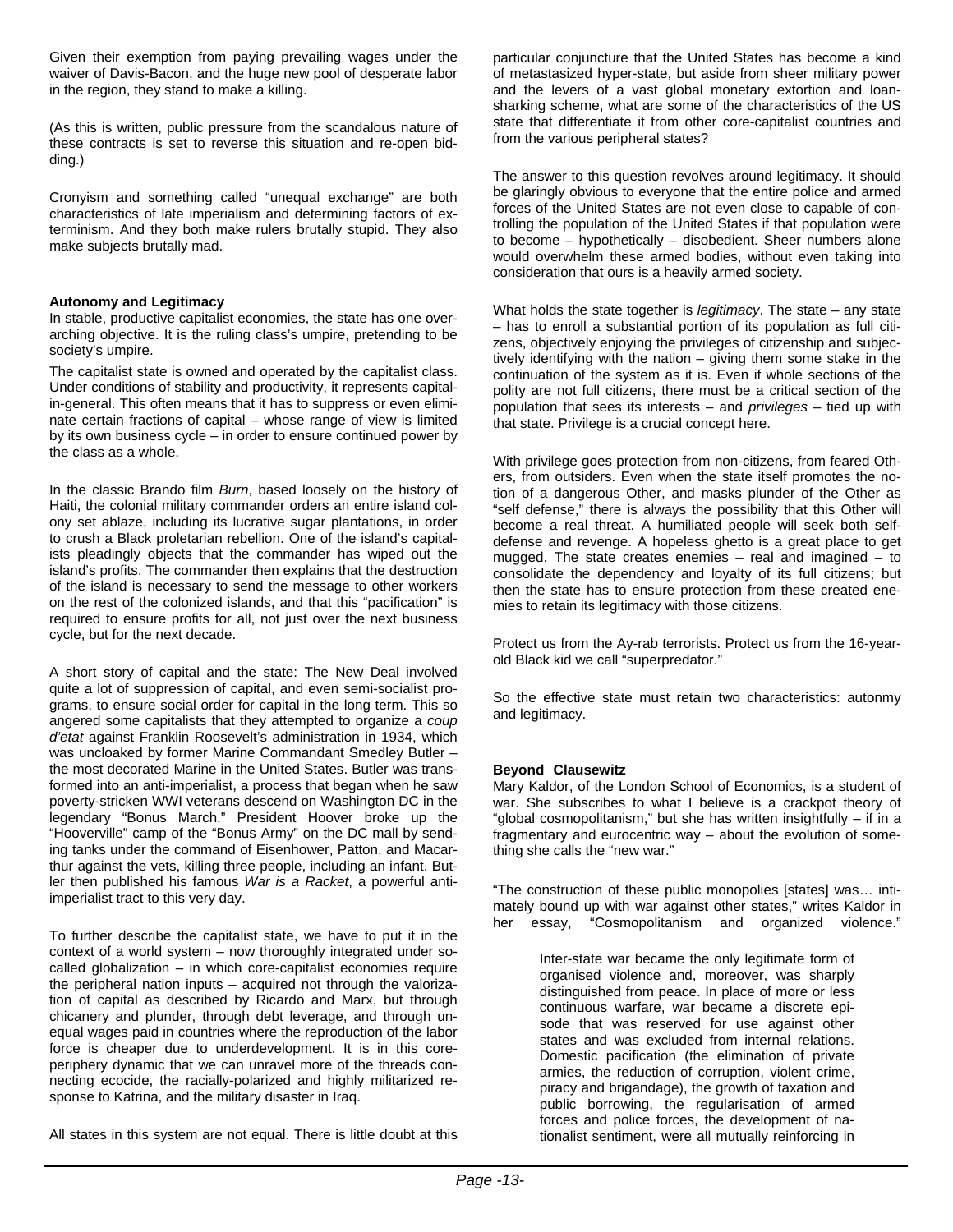wartime. Essentially, the social contract associated with the construction of the nation-state could be said to have taken the following form; civil and political rights were guaranteed in exchange for paying taxes and fighting in wars. The individual rights that citizens enjoyed in peacetime were exchanged for the abrogation of those rights in wartime. In wartime, the citizens became part of a collectivity, the nation, and had to be ready to die for the state. In exchange for individual civil and political rights in peacetime, the citizen accepted a kind of unlimited liability in wartime. Hence, [Norbert] Elias, writing just before the Second World War, feared that the civilising process would be engulfed by the barbarity of war.

Inter-state war is sometimes described as Clausewitzean war. The wars of classical modernity had a kind of extremist logic that is well analysed by Clausewitz. As war became more extreme and terrible, so the social contract was extended, reaching its logical end point during the Cold War period. Essentially, during this period, there were unprecedented gains in economic and social rights. But the risks were also dramatically extended. The price of these gains, during this period, was readiness to risk a nuclear war.

This process was disrupted in the late 1960s and early 1970s by the combined shocks of recession, the Vietnam War, and the OPEC oil embargo. It was during and immediately after this period that the United States began a radical transformation from a productive-economy hegemon into a nation that ruled the world by nuclear threats, loan-sharking to the periphery, and – remarkably – its own debtor status, using dollar hegemony to extort unpayable loans from fellow capitalist core states.

The crisis of capitalism brought with it a crisis of socialism and national liberation, because these projects were always fully contained inside the capitalist world system. The continual assaults on the economies and states of these projects militarized them – resistance became barracks socialism.

Stalin was not a phenomenon of socialism, but of capitalism… the terrible combination of domestic underdevelopment and hostile capitalist encirclement. An entire society was transformed into a military organization to prevent not capitalism – which was not what the West held in store for Russia – but Africanization. Exterminism was met with exterminism.

Mostly in the conduct of WWII, however – more than 25 million killed in the war. The numbers of those executed by Stalin's regime are grotesquely inflated as a form of popular wisdom in the west, with numbers reaching into the tens of millions. The best estimates of those actually executed, which included both purges and ordinary criminal executions – with most killed during the 1937-38 bloodbath [680,692] – are that there were a total of 727,271 executions from 1929 until the start of the war. The grossly inflated and discredited figures generated by Robert Conquest were commissioned by arch-anticommunist William Randolph Hearst to "prove" that communism was worse than Nazism.

The crisis of capitalism was a crisis of the capitalist state, and the socialist states co-existed with them in an inter-STATE political system. Just as the large-scale complexity of the Soviet Union and China ( Cuba is an exception precisely *because* of its small scale) required exposure to international capital, it obliged these states to expose themselves to loss of legitimacy if they were perceived as non-autonomous or incapable of protecting "citizens." The former was exhausted in its attempt to create socialism in one country, and the latter has transformed itself as part of a long-term development strategy into an archipelago of Dickensian sweatshops that are now the envy (and sometimes the province) of western capitalists.

Earlier struggles for state power were planned on a map of the state. But the actual terrain represented on that symbolic map can change. Then we get lost.

During the period under review, the US covert operations establishment – cribbing from the Israeli conquest of Palestine, and its own experience with state-destruction in Africa – began deploying surrogates around the world to dismantle the autonomy of peripheral states who resisted US demands.

Autonomy and legitimacy go hand in hand.

Neoliberalism is in its very essence the antithesis of peripheral state autonomy, even on behalf of these states' national elites. All decisions about future development are circumscribed by the Holy Trinity of neoliberalism – Debt-leverage, Privatization, and Export-economy. National autarky is off the table. In the event that any state attempted to resist this imperial assault on its autonomy – as in Yugoslavia and Iraq – then covert operatives from the CIA to the National Endowment for Democracy begin to destabilize the target state for the purpose of delegitimating it, followed by the *coup de grace* where necessary of a military strike.

> The combination of privatisation and globalisation can give rise to a process, which is almost the reverse of the process through which modern states were constructed. Corruption and clientilism leads to an erosion of the tax revenue base because of declining legitimacy and growing incapacity to collect tax and because of declining investment (both public and private) and, consequently, production. The declining tax revenue leads to growing dependence both on external sources and on private sources, through, for example, rent seeking or criminal activities. Reductions in public expenditure as a result of the shrinking fiscal base as well as pressures from external donors for macro-economic stabilisation and liberalisation (which also may reduce export revenues) further erodes legitimacy. A growing informal economy associated with increased inequalities, unemployment and rural-urban migration, combined with the loss of legitimacy, weakens the rule of law and may lead to the reemergence of privatised forms of violence - organised crime and the substitution of 'protection' for taxation, vigilantes, private security guards protecting economic facilities, especially international companies, para-military groups associated with particular political factions. In particular, reductions in security expenditure, often encouraged by external donors for the best of motives, may lead to break away groups of redundant soldiers and policemen seeking alternative employment. (Kaldor)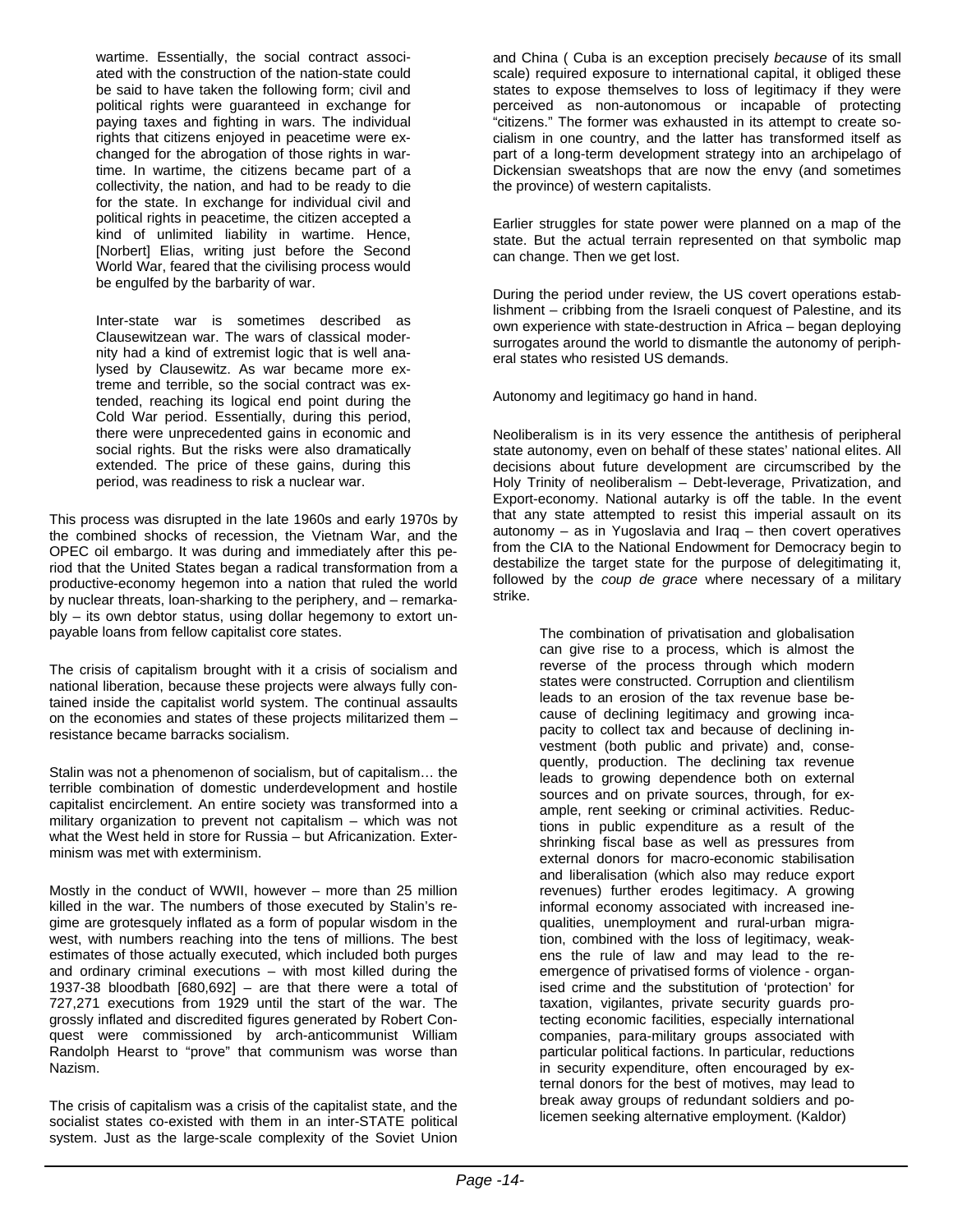Kaldor partially overlooks the role of the US state in *creating* the conditions for these "new wars," but she describes what they look like very well. The above description could be Russia, it could be Kosovo, or it could be Afghanistan.

It could also be seen in Blackwater mercenaries invading post-Katrina New Orleans. The United States itself – having pillaged its own accounts for Wall Street and adopted a private-sectordoes-it-better ideology – has now begun extensively using mercenaries.

> These are the circumstances that give rise to the 'new wars'. It is the lack of authority of the state, the weakness of representation, the loss of confidence that the state is able or willing to respond to public concerns, the inability and/or unwillingness to regulate the privatisation and informalisation of violence that gives rise to violent conflicts. [*It remains interesting that Kaldor does not mention the US itself in this description – blinded by her extreme euro(American)centrism*.] Moreover, this 'uncivilising process', tends to be reinforced by the dynamics of the conflicts, which have the effect of further reordering political, economic and social relationships in a negative spiral of incivility.

> I call the conflicts 'wars' because of their political character although they could also be described as massive violations of human rights (repression against civilians) and organised crime (violence for private gain). They are about access to state power. They are violent struggles to gain access to or to control the state. As the state becomes privatised, that is to say, it shifts from being the main organisation for societal regulation towards an instrument for the extraction of resources by the ruler and his (and it is almost always 'his') privileged networks, so access to state power becomes a matter of inclusion or exclusion, even, in the latter case, of survival.

> In the majority of cases, these wars are fought in the name of identity  $-$  a claim to power on the basis of labels. These are wars in which political identity is defined in terms of exclusive labels – ethnic, linguistic, or religious – and the wars themselves give meaning to the labels. Labels are mobilised for political purposes; they offer a new sense of security in a context where the political and economic certainties of previous decades have evaporated. They provide a new populist form of communitarian ideology, a way to maintain or capture power, that uses the language and forms of an earlier period. Undoubtedly, these ideologies make use of pre-existing cleavages and the legacies of past wars. It is also the case that the appeal to tradition and the nostalgia for some mythical or semi-mythical history gains strength in the social upheavals associated with the opening up to global pressures. But nevertheless, it is the deliberate manipulation of these sentiments, often assisted by Diaspora funding and techniques and speeded up through the electronic media, that is the immediate cause of conflict.

> In these wars, violence is itself a form of political mobilisation. Violence is mainly directed against

civilians and not another army. The aim is to capture territory through political control rather than military success. And political control is maintained through terror, through expulsion or elimination of those who challenge political control, especially those with a different label. Population displacement, massacres, widespread atrocities are not just side effects of war; they are a deliberate strategy for political control [*note Israel*]. The tactic is to sow the 'fear and hate' on which exclusive identity claims rest. (Kaldor)

Here is the line connecting the Rwandan massacres, the Israeli occupation of Palestine, and the appeal of Osama bin Laden (who has proven smarter by orders of magnitude than anyone in the Bush administration). And it is the line connecting these instances to their epoch, one of a protracted crisis of capital  $-$  a permanent overproduction crisis that forces the acceleration of the plunder against the peripheries, and the desperate preservation of the US as the world's consumer base – a base dancing on an overhang above a deepening chasm of personal debt – to sop up that overproduction in an orgy of technological bread-andcircuses.

It is not fully fruited yet. The US state still requires the withering fig leaf of spreading democracy to the terrifying dark Ay-rabs to legitimate its attempt to militarily cordon the global oil patch.

But this is the basis of what Chalmers Johnson and others describe as "blowback." The policies of the US created terrorism for its own purposes, and has inexorably expanded the stateless milieu of (the cipher) al Qaeda in the interstices of the world system now deeply in the grasp of exterminism – the policy and ideology of mass displacement and death. But the "blowback" goes far deeper than Johnson describes.

> The 'new wars' are no longer discrete in time and space. The various actors –states, remnants of states, para-military groups, liberation movements, etc. – depend on continued violence for both political and economic reasons. Cease-fires and agreements are truces, breathing spaces, which do not address the underlying social relations –the social conditions of war and peace are not much different. The networks of politicians, security forces, legal and illegal trading groups, which are often transnational, constitute a new distorted social formation, which has a tendency to spread through refugees and displaced persons, identity based networks often crossing continents, as well as criminal links. Moreover, the conditions which give rise to the 'new wars' and which are exacerbated by them, exist in weaker forms in most urban conglomerations in the world and indeed often have direct links with the most violent regions. (Kaldor)

This doesn't merely describe the Afghan-Pakistani border. It increasingly describes the US government itself. The US state finds itself captured by a clique that completely fails to see how they are undermining the state's ability to act autonomously – confusing that with the ability of the executive branch to act with impunity.

[END PART TWO OF FOUR]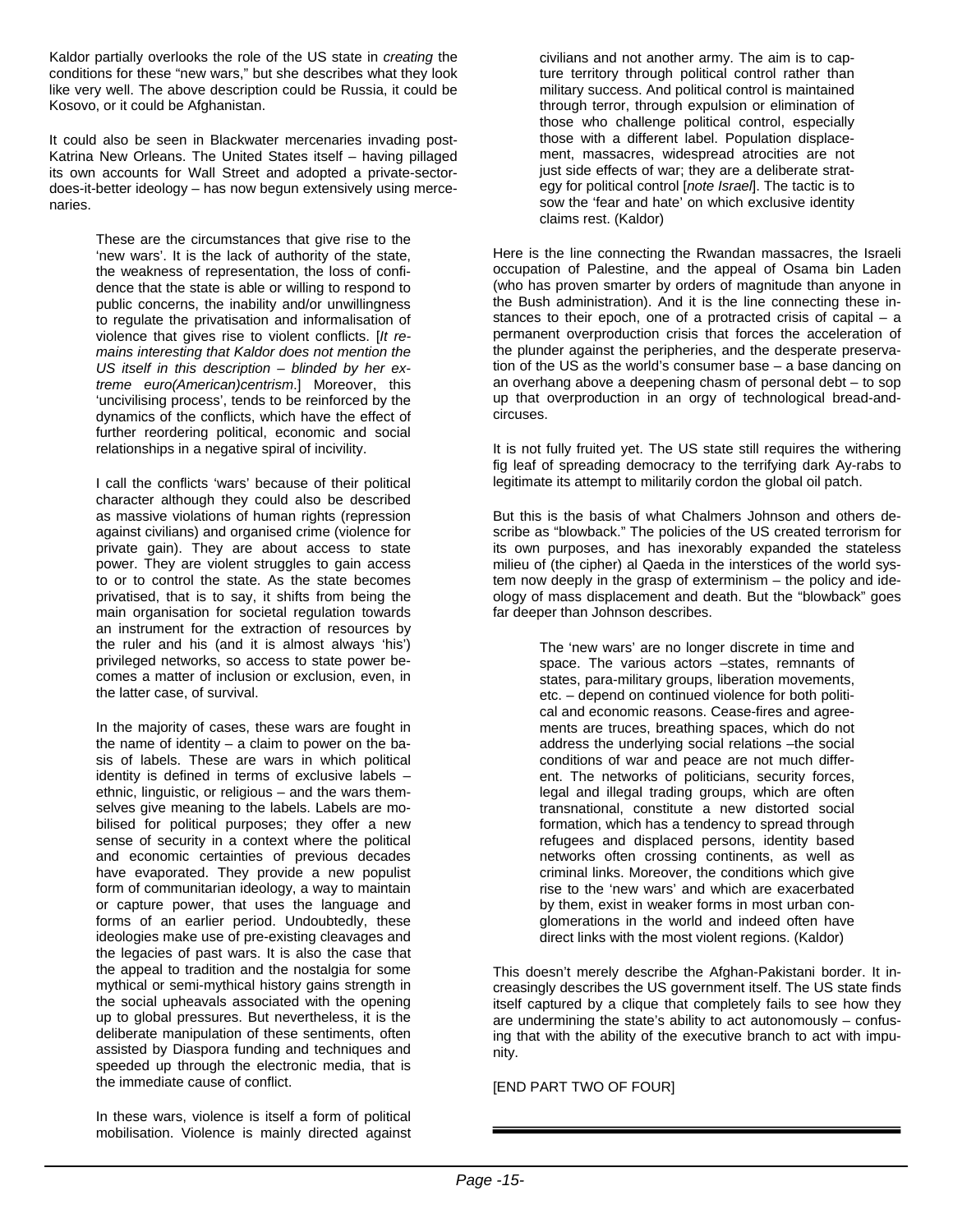**Periodically,** *FTW* **provides hard-copy subscribers with a retrospective of recent comments from the website. These comments are generated by our staff writers and are followed by the titles and URLs of the original news stories. -** *FTW***.** 

**1.** 

*[Two weeks ago, just after Katrina wiped out New Orleans, I gave a lengthy interview to Mexico City's largest daily newspaper El Universal. While that story has not run yet, the greatest fear I expressed in the interview has come to pass. It was apparent following Hurricane Katrina (and subsequently Rita) that the coming economic collapse would make the US a very dangerous place for illegal immigrants who would suddenly find themselves competing with displaced African-Americans and whites for jobs and places to live. In that interview I urged - for their own safety - illegals heading north to turn home and start to look for local solutions in safer places. The first manifestation of my fear has arrived with racially inspired murders of illegal immigrants in Southern Georgia. Initial reports say that the suspects in the attacks are African-American. The writing is on the wall and increased racial tensions, perhaps even race wars, are looming in this country. The winter of 2005-6 has not arrived yet and continuing signs of societal collapse are more evident every day.* 

*Race wars are an abyss into which we cannot fall as a nation, or as a people. We need strong leaders - right now - to avert a near-certain disaster because as things get worse, even our ability to stereotype such events as "southern" will be called into question. What will we say when they happen in Massachusetts, Illinois, Michigan or California? Who will we blame then? How will we deflect our shared responsibility? What will that do to our ability to deal with the real problem which is an irreparable shortage of energy? - MCR]* 

## Investigators: 'Ready-made' victims killed

Saturday, October 1, 2005 The Associated Press http://www.cnn.com/2005/US/10/01/georgia.killings.ap/ index.html

**2.** 

*[New rigs to replace those destroyed by the hurricanes won't be built until 2008. Each at a cost of up to \$500 million. The Bush administration is launching a conservation campaign. That must hurt. 97% of oil production and 80% of GOM natural gas production shut in indefinitely. All this at a time when the US must not only restore production but make up for every drop and cubic foot that was lost and then refill the Strategic Petroleum Reserve. New projects coming online are going to be way less than the stock peddlers have told us. All this at a time when the global decline rate is about a million barrels per day.* 

*As much as the major media dance around all this, the writing is on the wall for the US economy this winter. -MCR]* 

## Report: Rigs take record hit from Rita

**Damaged, lost rigs used for exploration may delay discovery of new global oil supplies, paper says.** 

September 28, 2005: 8:08 AM EDT http://money.cnn.com/2005/09/28/news/economy/rita\_rigs/ index.htm

## **3.**

*[It is clear to the whole world what is coming for the US economy. Gulf energy production is still almost completely shut in and won't be repaired for years. It makes no difference if half of the refineries are back up because they can't get product. Rig damage is far worse than expected and there is still no full assessment of the pipelines running from platforms to shore. Bush just added \$300 billion in new expenditures for clean up and said he wouldn't raise taxes. Consumer confidence is plunging. Credit card late pays and defaults are soaring. Venezuela will not be the last nation to pull its reserves out this fall and winter. To put it bluntly, the US is now a bad investment. And the two-plus billion dollars a day needed to finance our economy is going to dry up very quickly.* 

*The US house of economic cards is starting to come down. - MCR]* 

Chavez: Venezuela Moves Reserves to Europe

September 30, 2005 01:50 PM ET

http://www.businessweek.com/ap/financialnews/ D8CUNLQO0.htm?campaign\_id=apn\_home\_down&chan=db

## **4.**

*[Wait a minute! "Only a small portion of Gulf production will be*  lost for good"??? Before the hurricanes the world was using *every drop of production and still falling short. Sure, we have seen some temporary demand drop in the months where both air conditioning and heating is turned off. But this is a truly disastrous revelation as we hover at Peak and wait for the winter heating season to start. Also of note: other revelations have shown that even under the best of circumstances much of the Gulf's American production won't be repaired for a decade. We don't have a decade. And the largest producer in the gulf, Mexico, shut down production with Hurricane Stan which hit the Yucatan about ten days ago.* 

*Remember, once a refinery is shut down it takes 2-3 weeks to restart it, assuming there has been no damage. I have seen no reports on what damage Stan did to Mexican production. Has anyone else? -- MCR]* 

## Hurricanes destroyed 109 oil platforms: US government

Oct 04 2005 Agence France-Presse http://uk.news.yahoo.com/04102005/323/hurricanesdestroyed-109-oil-platforms-government.html

## **5.**

*[Why does this article mention the sociological factoid that in 1918, some Americans hypothesized that the influenza pan-*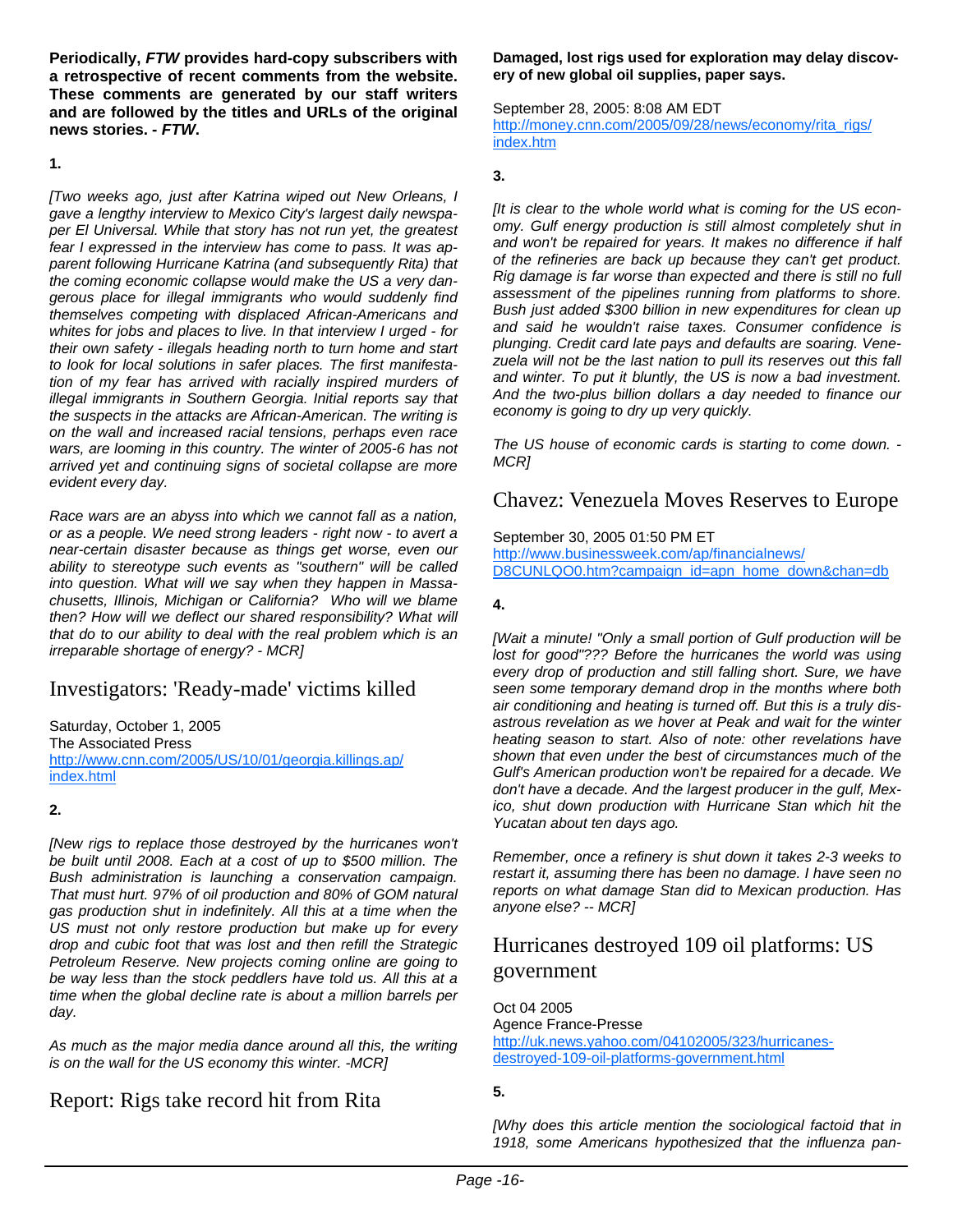*demic was actually biowarfare perpetrated by the Kaiser's Germany through the introduction of Bayer aspirin? Mentioning this popular mistake may reassure the majority of readers that a new pandemic would be just as natural as that of 1918; devastating, but no more sinister in its origins than the quirk of viral evolution that burned through the West in WWI.* 

*On the other hand, a minority will recall that Bayer later became a robust contributor to the Nazi programs of forced internment by gradually escalated "anti-terrorism" policies, enslavement by forced internment, murder by slavery (in which slaves are not fed), and depopulation by murder. Though the infected of 1918 had yet to see the first swastika, it seems they were not so far off base in their belief that a corporate entity from a Capitalistic, authoritarian, Protestant society might commit mass murder off the battlefield. Like Monsanto, Bayer is now among the major players in an apparent bid to crash the world food supply by using genetically patented monocrops to destroy seed diversity. The Board members and executives of these corporations are well aware (as the stockholders ought to be) that this represents the potential starvation of billions of kids and gentlemen and ladies: seed diversity is all that protects our food sources from sudden extinction by new pathogens and environmental shifts.* 

*American public figures and corporations would collaborate with the Nazis, to the eventual increase of their own power in the U.S. These included the then-active portions of the Rockefeller, Harriman, and Bush families. Combined with 9-11, this is enough to make a fellow nervous about The Man's propensity to initiate a kill-off in pursuit of a die-off. Mike Ruppert recently said the following at the "Petrocollapse" conference in New York City:* 

We are witnessing government response to Peak Oil now. In my earlier presentation I have made it clear that that response will include only measures which protect the financial elites and major corporations. They include:

1. Rationing

2. More Coal and Nuclear - Emphasis on Fisher-Tropsch Coal-to-Liquids Conversion.

3. Suspended Environmental and Drilling Restrictions

4. Protection of Critical Infrastructure

5. Strengthening and Reinforcing Domestic Military Operations - Suspension of Posse Comitatus

6. Suspension and Relaxation of Labor and Minimum Wage Laws.

7. Changing and Tightening the Bankruptcy Laws Allowing Fewer Distressed Consumers to Discharge Debts.

8. Allowing and Facilitating Population Reduction through Famine and Disease.

9. Strengthening and Giving More Power to FEMA.

10. Destroying Demand Through Economic Collapse and Allocating Scarce Resources - by Force if Necessary - to Protect the Interests of the Wealthiest Communities and Interests in the Country.

*There is a chance that the murders of prominent microbiologists in recent years (covered by* FTW *in "Biowarfare: CDC Issues Plan for Mass Smallpox Vaccinations; Questions Raised on MEHPA and Microbiologist Deaths," by Joe Taglieri and Michael C. Ruppert; and "A Career In Microbiology Can Be Harmful To Your Health: Death Toll Mounting As Connec-* *tions to Dyncorp, Hadron, Promis Software and Disease Research Emerge," by Michael Davidson and Michael C. Ruppert) are connected to the genetic engineering of an influenza pathogen to be used for depopulation in the shadow of Peak Oil. There is also a chance that no such program involving their work succeeded or even existed; that the new avian flu is natural in origin; that it has not and will not mutate its way to disastrous new levels of transmission, infectivity and virulence. - JAH]*

## Witness to 1918 flu: 'Death was there all the time'

#### **98-year-old man recalls pandemic that killed millions**

By Kelley Colihan **CNN** http://www.cnn.com/2005/HEALTH/ conditions/10/07/1918.flu.witness/index.html

## **6.**

*[It still looks like the US economy is headed for a major crash this winter as we've been saying all year. The fourth quarter is only eight days old and we have yet to be told, or to feel, the full impact of the hurricanes on energy production while politicians and business writers talk only about refineries instead of the massive rig and pipeline destruction that they conveniently omit from their coverage. Lesser-noticed stories are now talking about ten years before full Gulf production is restored and then they are shy about stating that full production will ever be restored. The new refinery bill, jammed through the House yesterday, will have no impact for at least ten years. It will hand out a lot of money to oil companies and ease their operating costs. The new bankruptcy law, passed this summer and much harder on both corporations and individuals will take effect on October 17th and it's now beginning to look like GM may file for Chapter 11 before the 17th also.* 

*Recently the US Department of Justice raised questions as to whether GM's pension funds were solvent and disputed GM's accounting. A corporate bankruptcy lawyer recently told me that GM is probably planning on entering Chapter 11 before the 17 th so that it might dump its pension obligations on the Pension Benefit Guarantee Corporation (PBGC). What the press won't tell you is that the PBGC has been insolvent for almost two years. We reported that to you in "Crossing the Rubicon". The first casualties of the crash will be major pension funds. After that the mutual funds will start showing weakness. Then the floodgates will open as the energy realities start to hit home for all of us with the winter cold.* 

*There are two key tipping moments that should start the big crash this winter. The first key moment is the October 17 th start date for the new bankruptcy laws. The second key moment will arrive with this winter's cold. The US is currently in the grace period when summer heat has diminished and the cold has not begun. We already know that natural gas and heating oil prices are soaring. I'm not saying it's certain that GM will file before the 17th but if it were me, I'd bet on it. Remember the old saying, "As goes GM, so goes the nation."* 

*It's also likely that we'll see several major companies file before the 17th as well. - MCR]*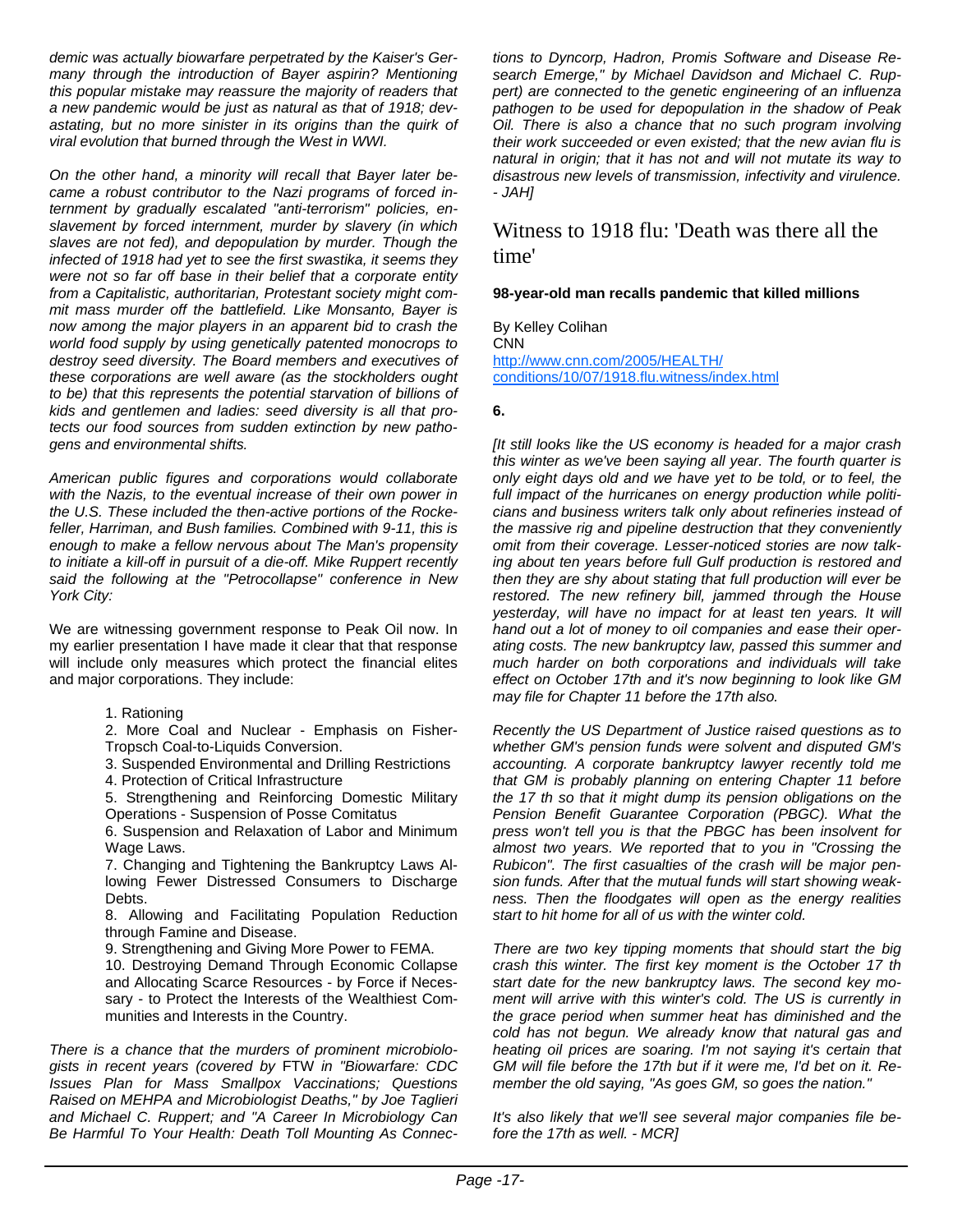## Delphi files for bankruptcy

By David Bailey Sat Oct 8, 8:52 PM ET http://news.yahoo.com/s/nm/20051009/bs\_nm/ autos\_delphi\_bankruptcy\_dc

## **7.**

*[China pulls very few punches here and this public statement about Beijing's tea leaf reading pulls few punches. It was kind of them to estimate a collapse in a year or two instead of right now. Had they said right now it might have started a dollar run before China could liquidate holdings at the top of the bubble. Now, before the winter cold hits and energy shortages become more than an inconvenience, the two key signs we should watch for are a Chapter 11 filing by GM (likely) and any moves by other countries to liquidate dollar holdings.* 

*Critics and skeptics are quite right that a Chapter 11 filing is only for reorganization. But it would also allow GM - if the courts permit it - to dump all of their pension obligations off on the US Treasury and the Pension Benefit Guaranty Corporation which is already insolvent. Don't think of the damage caused by weakened GM shares. Think of what happens when millions of pension checks stop flowing. At least two airlines (Delta and Northwest) are dancing around that same move right now. - MCR]* 

## It's time to take seriously a US-led global recession

By Lau Nai-keung 2005-10-06 07:37 China Daily http://www.chinadaily.com.cn/english/doc/2005-10/06/ content\_482807.htm

## **8.**

*[Peak Oil is indeed Imposed by Nature. But the ordeal it will bring has more than one contributing cause: the special viciousness of a crypto-military regime that has ruled the U.S. since 1963; the amazing success of the oil and automobile industries within that regime, as they sabotaged and destroyed the railroads and walkways that might have competed with them; and perhaps most important, the sheer human folly of Us the People. Riding a legacy of cheap energy from 18th Century white supremacist genocides, we devoured coal and then oil with the zeal of a teenage football star at a bowl of televised Wheaties. America was and is the "new world," and our housing bubble is today's headline. But the cursed tendency to consume more than we need is as old as Eden, as old as the Neolithic Revolution, as old as Homer. Here in the opening verses of the Odyssey, we're told what happened when the hero's henchmen - who symbolize the general population - gave in to their appetites and ate a god's private herd of cattle:* 

But he could not save his companions, though he sorely tried; By their own reckless arrogance they perished: childish fools, They ate the Oxen of the Sun, and lost their hope of Home. *--JAH]* 

## Greenspan Concerned About Risky Mortgages

By JEANNINE AVERSA, AP Economics Writer Oct 8, 2005 http://news.yahoo.com/s/ap/20051008/ap\_on\_bi\_ge/ risky\_mortgages

## **9.**

*[This is not an encouraging sign. Those of us watching closely had hoped that real demand wouldn't surge again until the first cold snap hit the Northeast but it's happening sooner. Now comes the real crunch because as demand meets and then exceeds pre-hurricane levels will come the awful realization that some 73% of Gulf oil production and two thirds of the gas production is still shut in. On top of that 109 rigs are still damaged or totally destroyed and we have no clear report as yet as to the status of the pipelines from the Gulf for even those rigs that are still operational. Experts have estimated it might take ten years to get "full" production re-established if at all.* 

*On top of that New Orleans is still a ghost town for the most part when one looks for the big energy corporations or their employees.* 

*These "cheeky" analyses have never taken into account an economic crash during the rebuilding process. Americans are slow, if not belligerently opposed, to learning and changing on their own. Here, in Los Angeles , I am days away from turning the heat on for the first time since April. Remember when you hear that thermostat click this time where you are that this is the sound of collapse; not a big bang, not a clarion-announced moment. It will be at first the sound of a hundred million thermostats clicking that will push maybe ten strings of dominoes on their way. - MCR]*

## Oil hits \$64

Crude prices move higher on winter energy supply fears and IEA's outlook on global demand.

## October 12, 2005

http://money.cnn.com/2005/10/11/markets/oil.reut/index.htm

## **10.**

#### Comment by Mike Ruppert:

*[Stephen Roach, the Morgan-Stanley analyst who warned of an Economic Armageddon this winter, is weighing in on Delphi. He has found the correct issue. More than \$600 billion in pension funds may be at stake and it's not likely that these dominoes can be stopped. There's another \$1.5 trillion of state and local pensions that are at risk. This is not just the pensions of Delphi and GM workers we're talking about. It's the pension of billions of schoolteachers, police officers and government workers whose pension funds are deep in GM and Delphi stock through mutual funds.* 

*Mr. Roach is quite correct when he says that waiting for the shoe to drop is difficult. But he, like* FTW*, is more certain now that we should expect a shoe warehouse to be opening over our heads in a very short time. There are just no positive signs*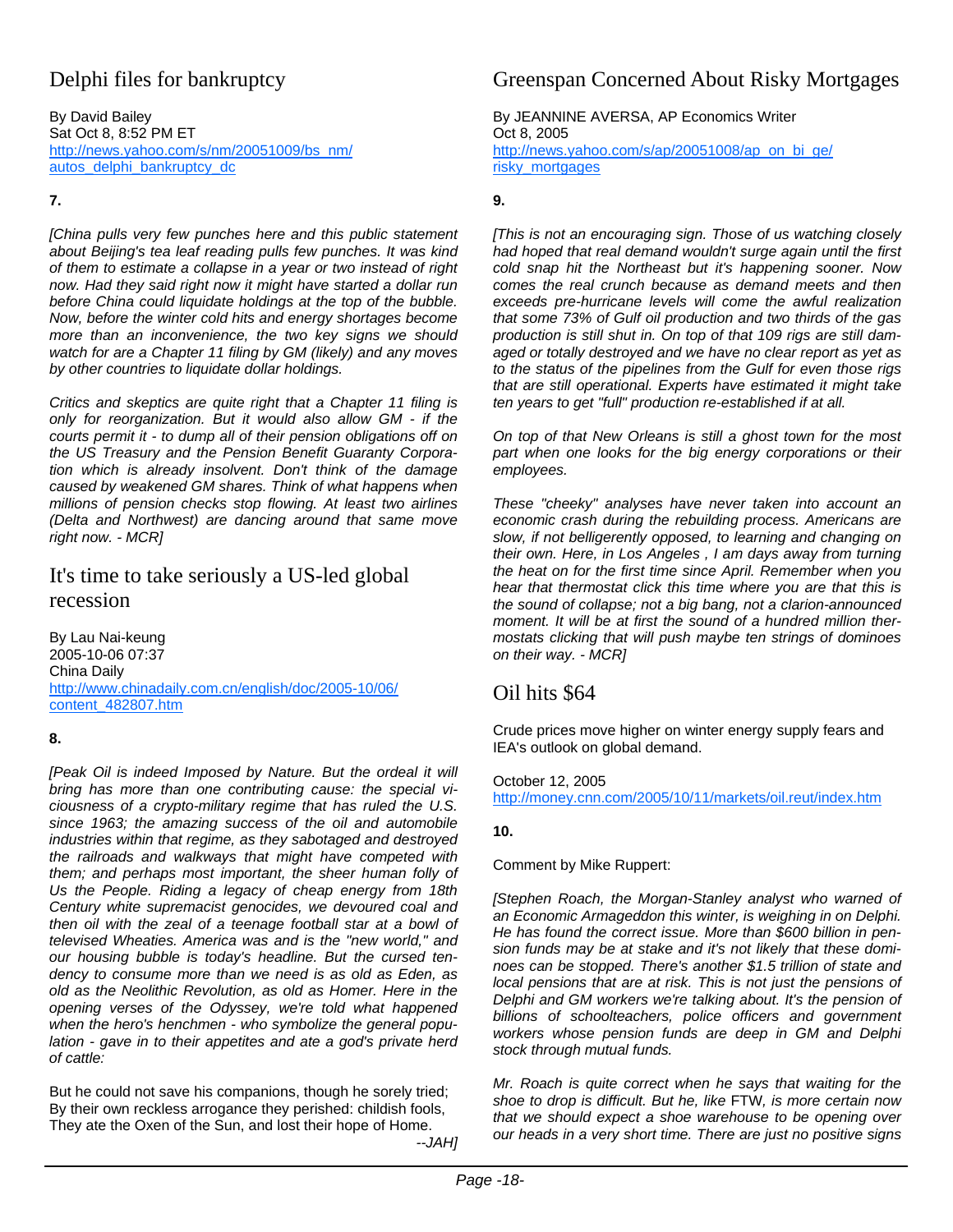*that the US economy can take any more really huge hits and the government remains as insolvent and incorrigible as ever. - MCR]* 

Comment by Stan Goff:

*["*This would certainly have been the year for global investors to have avoided dollar-denominated assets*."* 

*You can't avoid oil, and oil is still denominated in dollars - even when it is denominated in euros. Because euros quite simply can NOT be a substitute reserve currency. Not unless the Europeans are willing and able (in that uniquely American way) of running outrageous national debts that they can offset with a printing press. They cannot. They will not.* 

*"*While the dollar itself has held up surprisingly well, US stocks and bonds have not*."* 

*The power of treasuries is not in their return but their inescapable extortion value. No one can sell dollars short without wiping out their own central bank reserve values. This is exactly why - although people have been saying for years that chickens will come home to roost - the chickens have stayed far afield. These dark predictions are being made based on an inaccurate model of global finance - the same one that obsessively watches stock markets - which are speculative activity against which the transnational ruling class is utterly insulated. The house never loses.* 

*"*The single most important question for global asset allocation is whether this year's under-performance of dollar-based assets is just an anomaly, or the beginning of a multiyear trend. For what it's worth, I suspect it's the latter*."* 

*The dollar will fall, but as an intentional policy of the US to export its own deflation. The cost-benefit analysis done by Europe, China, and others will determine that accepting this slap is still better than calling in Uncle Sam's markers. The trick in this system - which is definitely unsustainable - is that the abuser and the multiple abused are tied together like a Gordian knot. If the US economy crashes due to a catastrophic*  devaluation of the dollar, whom will the rest of the world sell *to? That's precisely why these other nations continue to make loans to the US that they know damn well will never be repaid... and which finance a war designed to set them all up for future extortions.* 

"America's massive external deficit of 6.4% of GDP in the first half of 2005 -- on track to account for 70% of all the world's deficits this year -- seems set to go from bad to worse over the next year, as the US saving shortfall is exacerbated by energyrelated pressures on households and Katrina-related pressures on the Federal government. And the US consumption share remains at a record 71% of GDP, well in excess of shares in Europe (58%), Japan (55%), and China (42%)."

*Here's where the shoe will drop - in the 'burbs, when there is no place left to shift the losses outside the US, and the middle class has their pensions and economic security liquidated to cover the losses from yet another fictional-value asset bubble.* 

"When saving-short America needs funding, it turns to the rest of the world to provide the capital. Global lenders have been delighted to so -- and, so far, have offered the flows at extremely generous financing terms insofar as the dollar and real interest rates are concerned."

## *And we know why.*

"I do not want to blow the Delphi bankruptcy out of proportion. But unlike the failures of WorldCom and Enron that were traceable to accounting scandals, Delphi's Chapter 11 filing reflects the pressures of global competition, bloated labor costs, and the enormous legacy costs of increasingly onerous retirement benefits."

#### *This is pure blame-the-victim bullshit... to be expected from Wall Street, even its dissenters.*

"The first phase of restructuring is usually dominated by plant closings, outsourcing, and net job destruction -- a distinct negative for personal income generation and consumption. In the second phase, the balance shifts toward renewal, expansion, and net job creation -- conditions that foster a healing of consumer confidence and income generation, which eventually sets the stage for a pickup in private consumption."

*Fairy tale. No one can show a shred of evidence, using global statistics, that anything except the first phase is characteristic of neoliberalism.* 

"After a decade of restructuring, Japan may well be on the cusp of entering the healing phase. In Germany, corporate restructuring remains in the painful first phase -- although the gap between job reductions and creation has been narrowing this year. That's usually a good leading indicator of a shift to the healing phase."

*Right. I'm holding my breath. -SG]* 

## Global: Pondering Delphi

Stephen Roach (New York) Morgan Stanley http://www.morganstanley.com/GEFdata/digests/20051010 mon.html

## **11.**

*[*FTW *has been aware for some time that many who understand the pending Peak Oil crisis have been looking to relocate to warmer climates with lower population densities in Central America. Costa Rica and Panama have been prime choices and good ones. But a recent uptick in real estate prices in those counties has encouraged interest in other Central American countries including Nicaragua. As I have said for years, six and a half billion people cannot move to the beach in Costa Rica. Nicaragua, however, poses risks not described in some investment brochures. The first is pending political instability that may spread regionally if the global economy continues its meltdown and if a Sandinista government is returned to power. A second (probably more serious) risk is that Nicaragua is seeing rapidly-rising fuel costs as the IMF is brutally trying to impose further austerity measures on a country whose population is already poor. Nicaragua's foreign exchange (forex) reserves don't suggest it would be able to compete long if oil prices continue to rise, as the IMF continues to clamp down on the poor.*